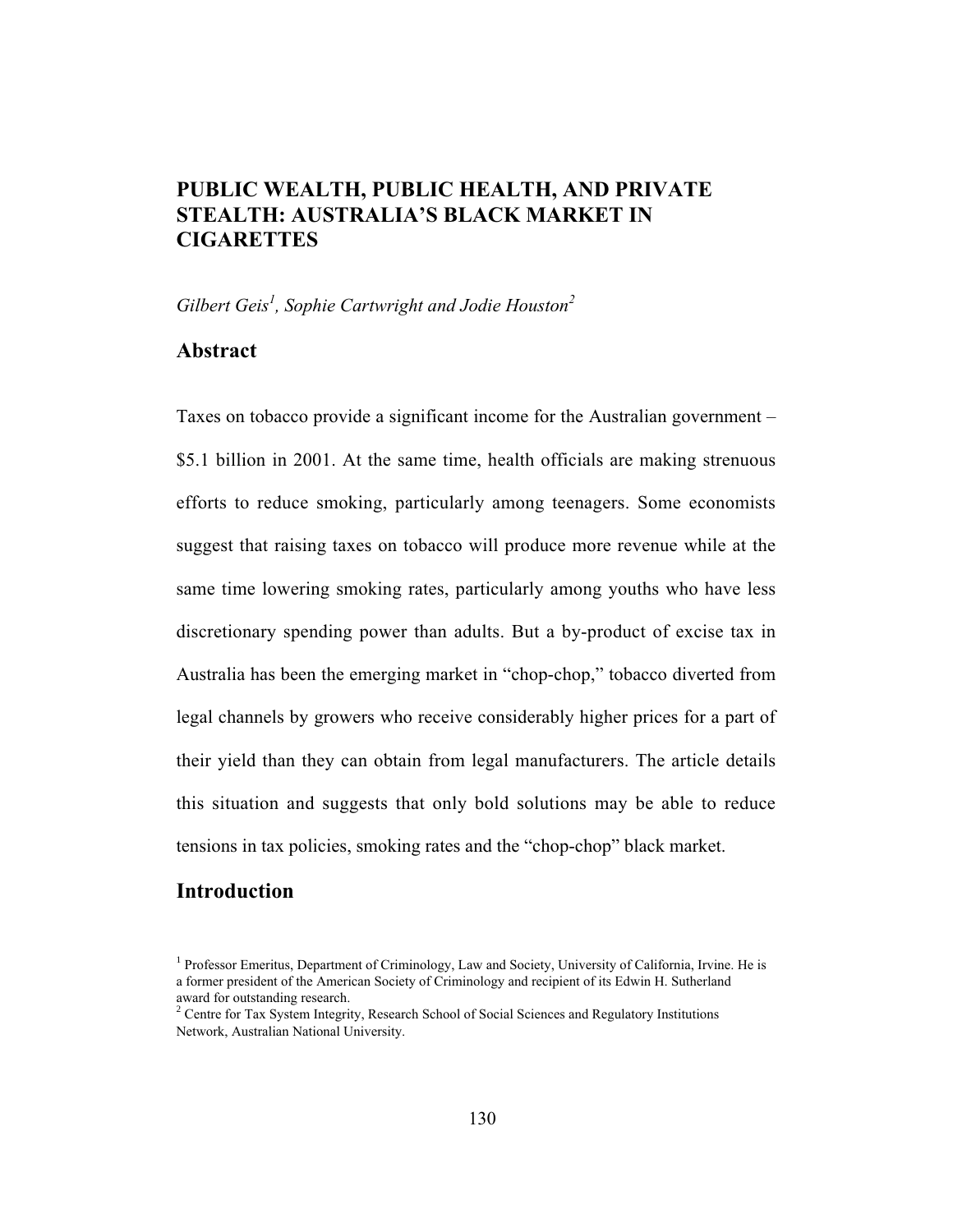Australia's tobacco industry in worldwide terms is extremely small – some two tenths of one per cent of the globe's total tobacco production – in a market dominated by China, Brazil, India and the United States. Australia today has about 300 licensed tobacco growers, a number that has been shrinking steadily. In contrast, countries such as Brazil and Canada, comparable in size to Australia, report in the vicinity of 30,000 tobacco growers each. The specific dynamics of the Australian tobacco industry provides an interesting and well defined context in which to understand the interaction of regulation, collection of tax revenue and the rise of the illicit tobacco trade. In the first section of the paper we briefly outline the regulatory changes that have taken place, particularly over the last decade. We then examine the current arrangements for the regions that farm tobacco in Australia, documenting the concerns growers have for the future of tobacco in Australia and the offhand treatment of farmers who feel caught at the mercy of the manufacturers and the government. Finally, this article considers the rise of the illicit tobacco market and examines the temptations and the problems illegal tobacco is causing.

The current arrangement for the control and taxation of tobacco in Australia is a relatively recent development so that as yet there are few tested tactics for dealing effectively with the emergent black market. Tobacco has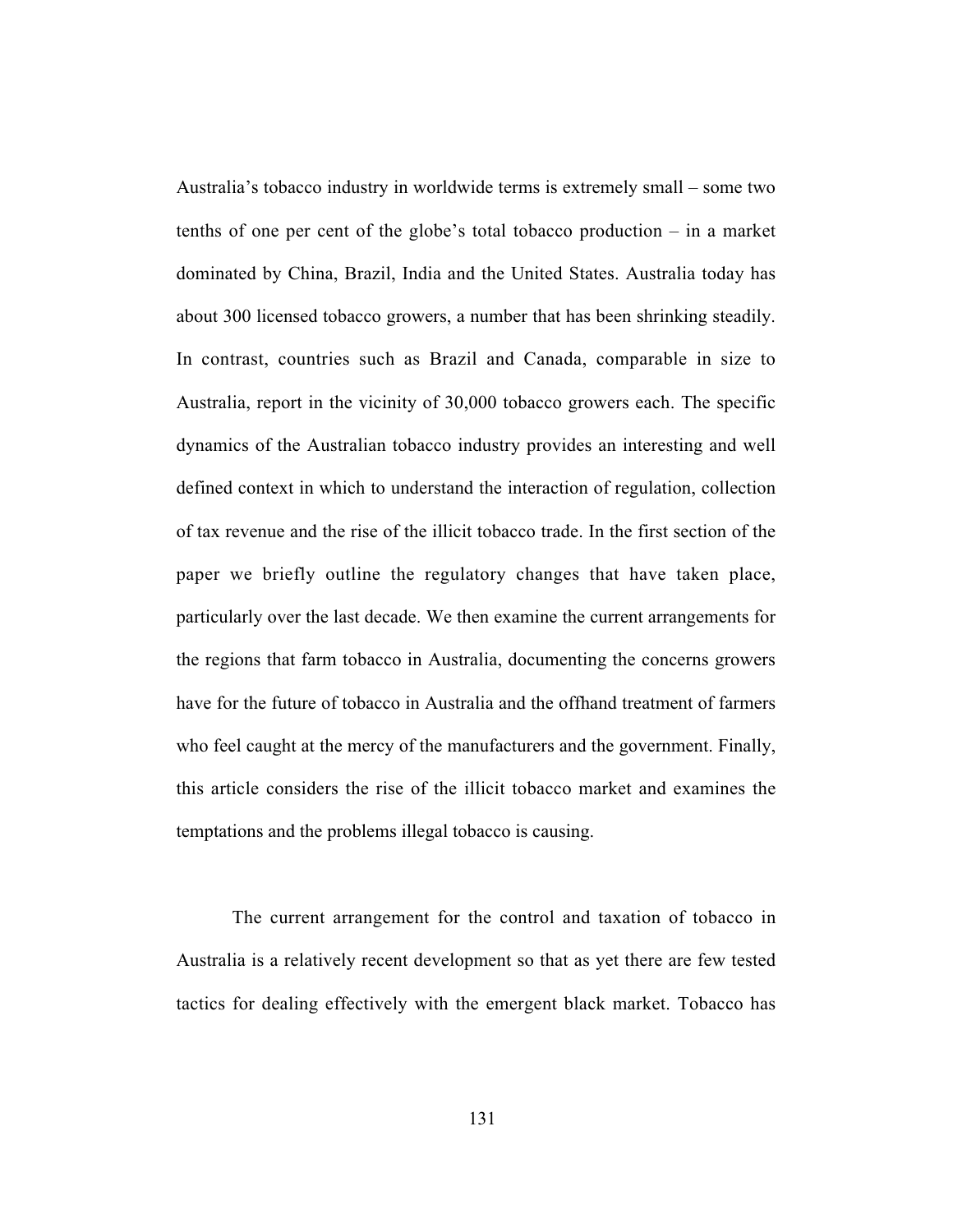been grown in Australia since the establishment of the penal colony (Walker 1984; Winstanley, Woodward & Walker 1995). Cigarettes first were manufactured in 1887 and became preferred over pipes and cigars. The tobacco industry prospered as the twentieth century unfolded, with an all time high of 1,317 growers before the Great Depression of the 1930s. Regulation largely was left to the industry itself, though in 1936 the Local Leaf Content Scheme mandated Commonwealth support for growers. By 1997, this subsidy program decreed that manufacturers include 50 per cent of domestic product in their cigarettes. On their own, the manufacturers raised this figure to 57 per cent.

Tobacco was taxed by the states and the territories by means of business franchise fees. In August 1997, however, the High Court in *Ha v. New South Wales* ruled by a 4-3 margin that such fees were an excise duty and that under Section 50 of the Constitution the Commonwealth is granted the exclusive power to collect excise taxes. The court decision noted "the size of the business fee clearly exceeded the cost of implementation" (*Ha and Another v. New South Wales* 1997: 471). Had one judge in the majority joined the dissenters, arrangements for the tobacco trade in Australia would have remained under the control of the states. Instead, oversight became a federal responsibility.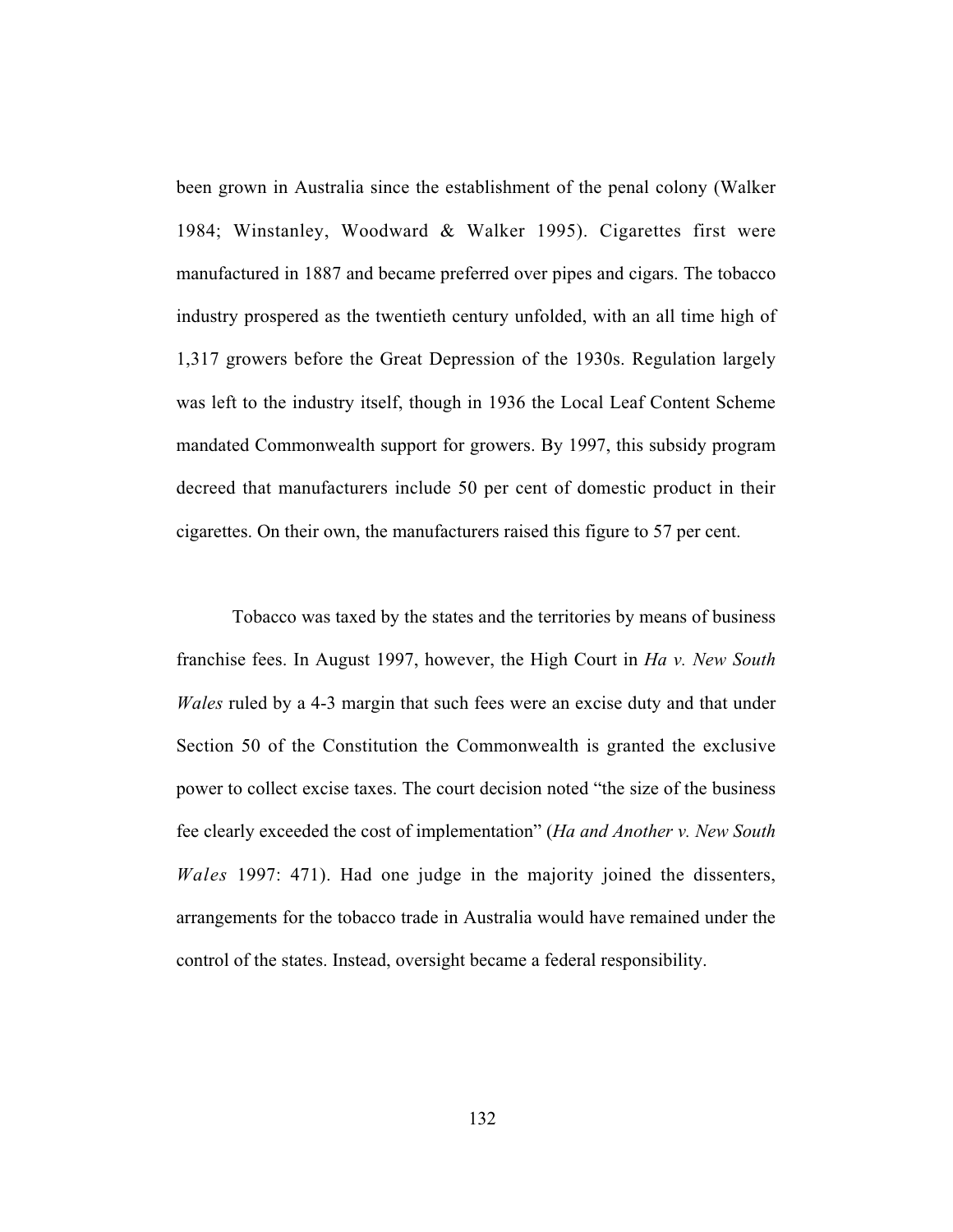Before the *Ha* decision, state governments had provided funds to restructure the tobacco industry. In 1994, for instance, Victoria allocated \$3 million for growers who voluntarily agreed to leave the industry, and in the same year the entire New South Wales tobacco growing enterprise was dismantled by a similar approach. This development occurred in concert with the abolition of the tariff on imported leaf (Australian Taxation Office 2002a: 7).

There always has been a certain low level of tax-evasive dealing in cigarettes. When state franchises were in force, this tended to involve crossborder forays of shoppers who legally stocked up on cigarettes that cost less in the countries or states they were visiting than at home, and there were smugglers who did the same thing, dealing in much larger amounts (see Fossen 2002: 223 for an illustration of smuggling via Norfolk Island). During the Second World War, an extensive black market came into existence when cigarette supplies were severely limited (Thompson 2002).

## **Tobacco growing today**

The Australian practice of licensing growers is believed to exist nowhere else in the world. The exceedingly small number of growers (about 300) makes this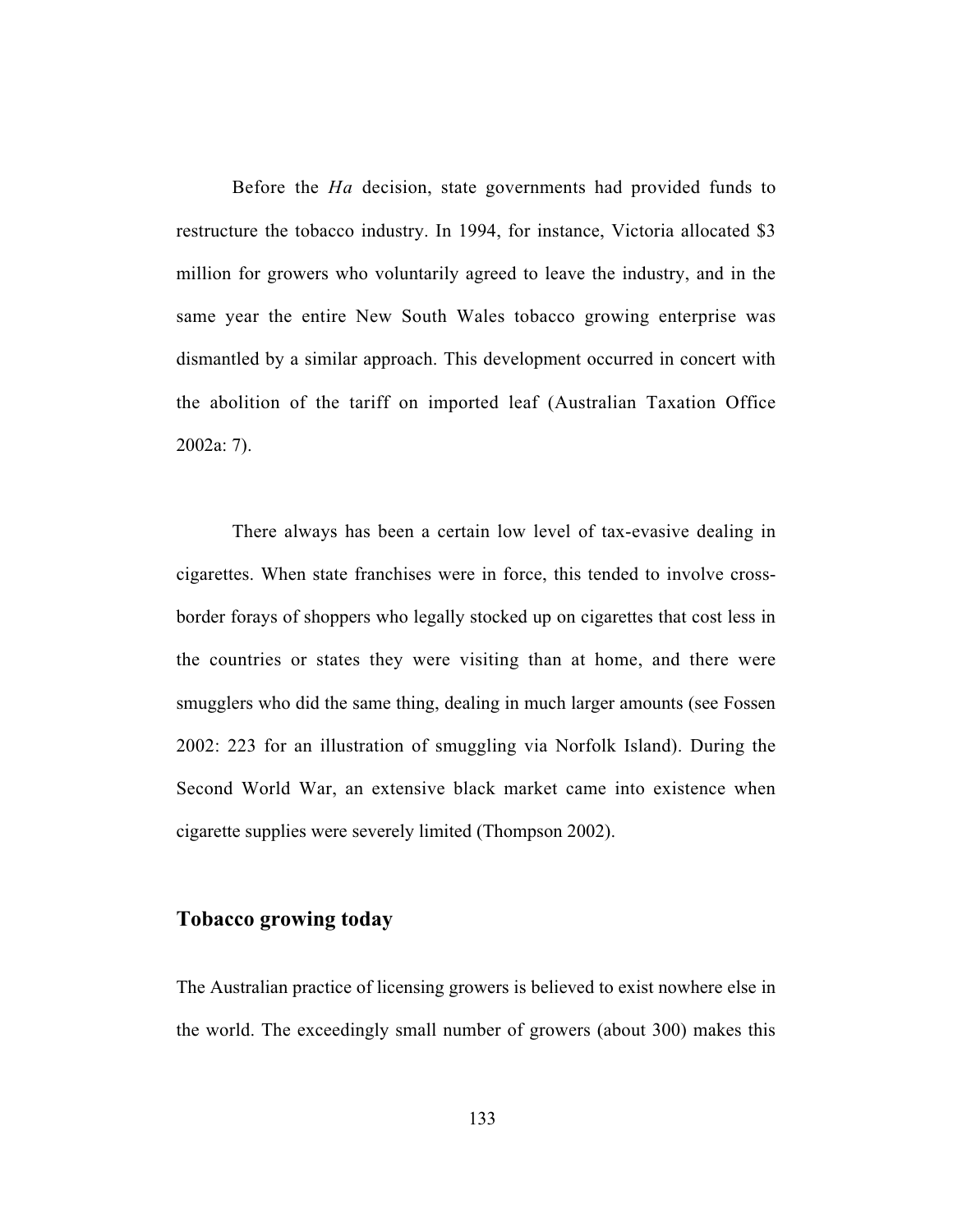approach feasible; Australia produces only about two-tenths of one per cent of the world's tobacco. In countries such as Brazil and Canada, which are not much different in size from Australia, there are about 30,000 tobacco farmers.

From the viewpoint of those licensed tobacco growers at work in Australia today, the country's domestic industry is in dire financial straits, a judgment not sensibly open to dispute. The growers are now almost exclusively congregated in two sites – Mareeba and the neighboring Dimbula and Muchiba regions in Northern Queensland and Myrtleford, including the surrounding valleys in North-east Victoria. The growers' plight is the result of an everdecreasing interest in the purchase of their crop by Philip Morris and the British American Tobacco Australia (BAT), the country's two major cigarette manufacturers. Table 1 indicates the dramatic dip in the demand for North Queensland tobacco. In 2002, BAT withdrew from the North Queensland market, a move dictated in large measure by economic factors. In 2002, when BAT purchased 12,000 bales in North Queensland and Philip Morris bought 10,000, this constituted only about fifty per cent of what growers customarily had and could produce. For one thing, Myrtleford possesses the only threshing machine<sup>1</sup> in Australia. This facility moved there from Melbourne in 1995,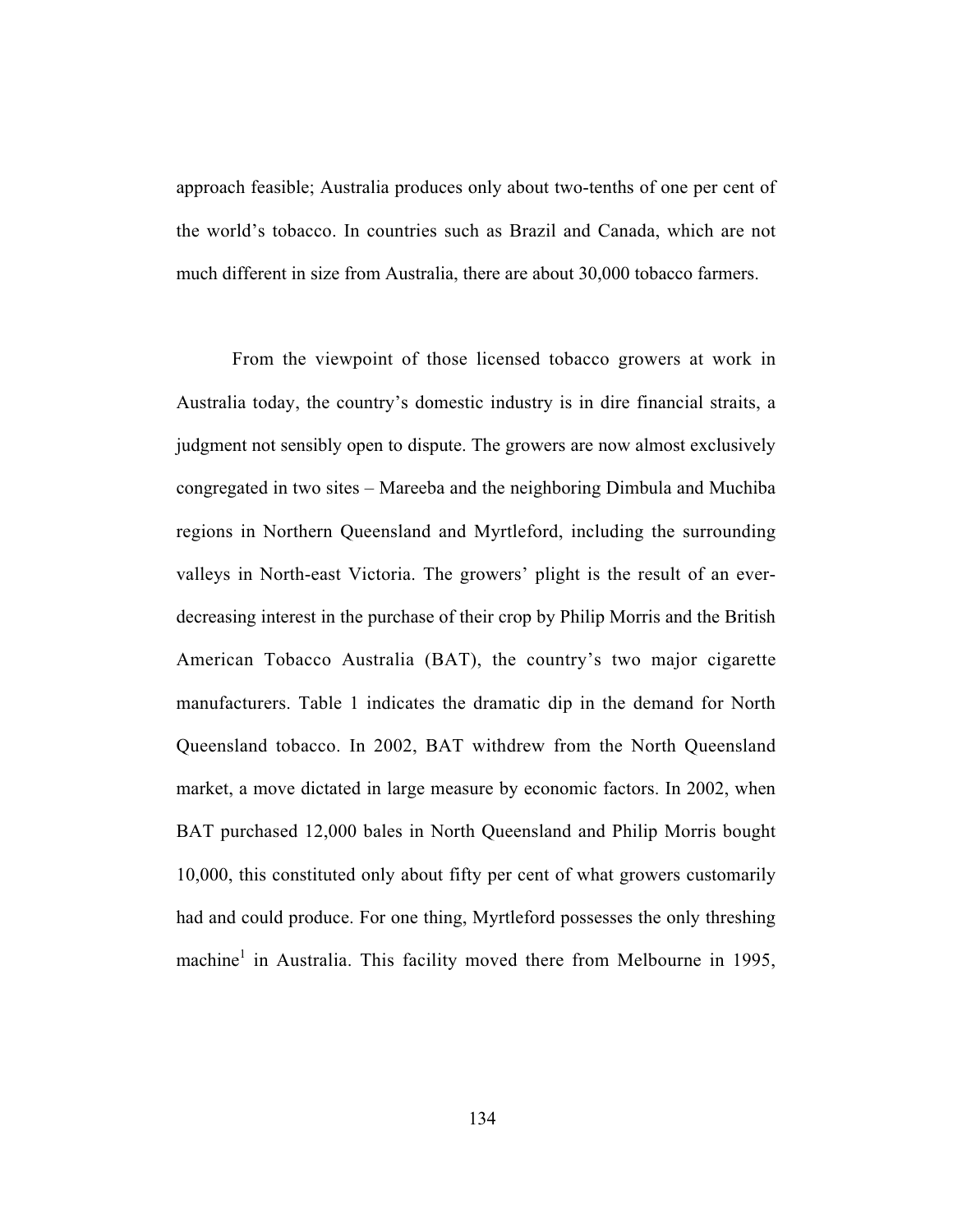adding significantly to the transportation costs for Queensland-grown tobacco, or, as those in the trade put it, imposing "a tyranny of distance."

| Year | Number of Bales | Year | Number of Bales |
|------|-----------------|------|-----------------|
| 1983 | 68,639          | 1994 | 59,136          |
| 1984 | 65,006          | 1995 | N/A             |
| 1985 | 65,002          | 1996 | 85,212          |
| 1986 | 66,328          | 1997 | 50,542          |
| 1987 | 68,585          | 1998 | 45,421          |
| 1988 | 69,929          | 1999 | 32,950          |
| 1989 | 69,537          | 2000 | 27,736          |
| 1990 | 70,045          | 2001 | 31,128          |
| 1991 | 72,201          | 2002 | 22,000          |
| 1992 | 72,931          | 2003 | est. 10,000     |
| 1993 | 69,031          |      |                 |

**Table 1: Bales of tobacco purchases by manufacturers in North Queensland**

Source: Stadhans & Gibbs (2002)

Both BAT and Philip Morris indicated that they have not altogether given up on domestically-produced Australian tobacco, largely because the country has a relatively stable economy and political structure. Otherwise, they long since would have moved to sites such as Indonesia, where labor is much cheaper. Last year, illustratively, BAT opened a processing plant in China, a country with 310 million smokers who consume one-third of the world's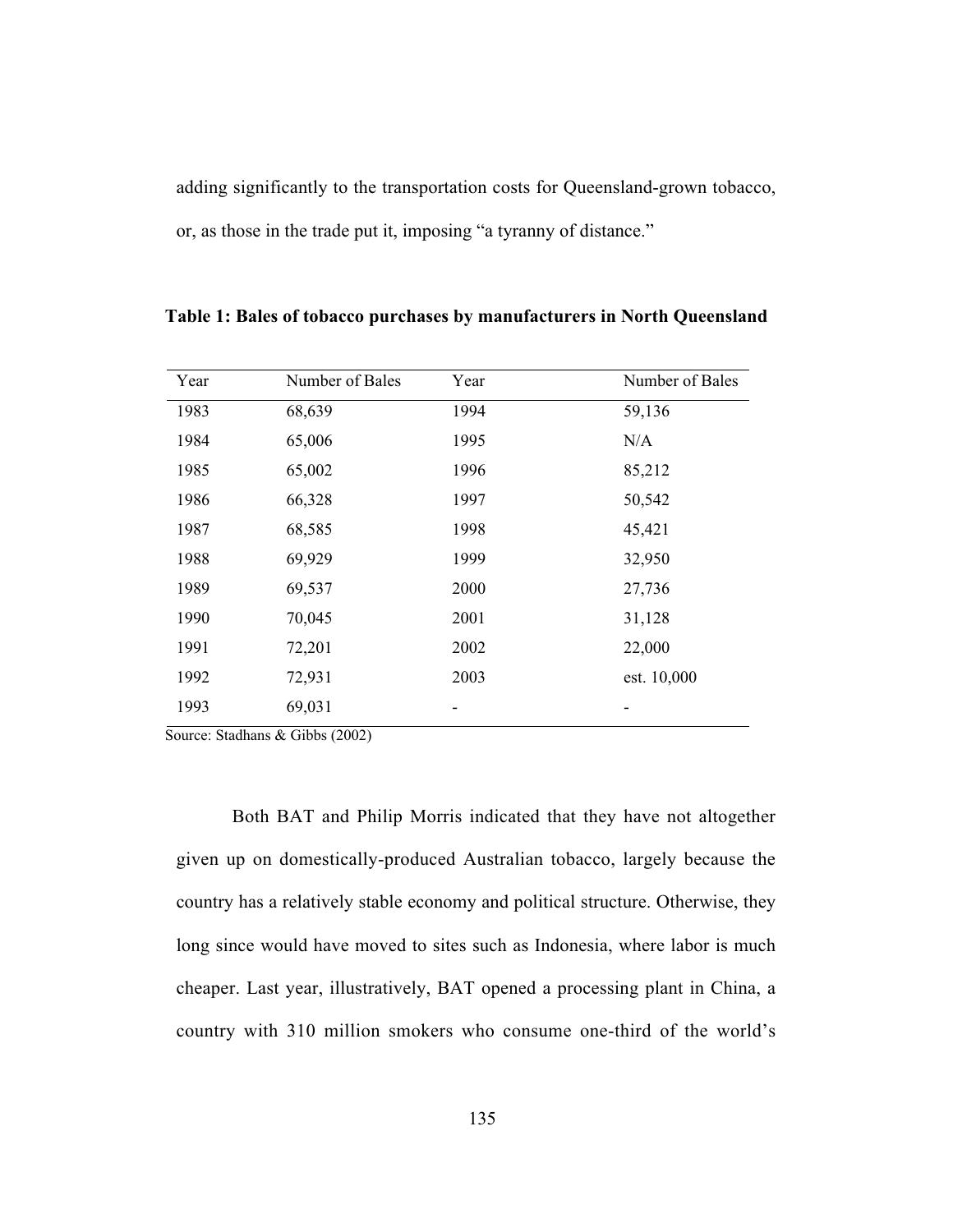cigarette production. But Indonesia, as we have seen, has been targeted by terrorists, and China only recently signed a treaty that allowed inroads to be made into the government's monopoly grip on the nation's cigarette industry, an industry that provides ten per cent of the country's tax revenues.

The current situation has taken a considerable emotional and financial toll on Australian tobacco growers, many of whom are second and thirdgeneration descendants of immigrant families – primarily Italians and Albanians – that cultivated tobacco when the crop first became prominent in Australia in the 1850s. Some tobacco growers have tried to break their economic fall by turning to other crops, or beginning supplementary agricultural pursuits, but they have had a notable lack of success with such endeavors. In Northern Queensland, mangoes and avocados and lichees quickly ran up against an oversupplied market. The tea tree oil business prospered briefly with the product advertised to deal with sensitive skin conditions, but in the end left North Queensland farmers with storage tanks full of a product whose price dropped dramatically because of over-supply. This occurred – after tax shelter promoters signed up some 40,000 customers in tax avoidance schemes (including tea tree investments).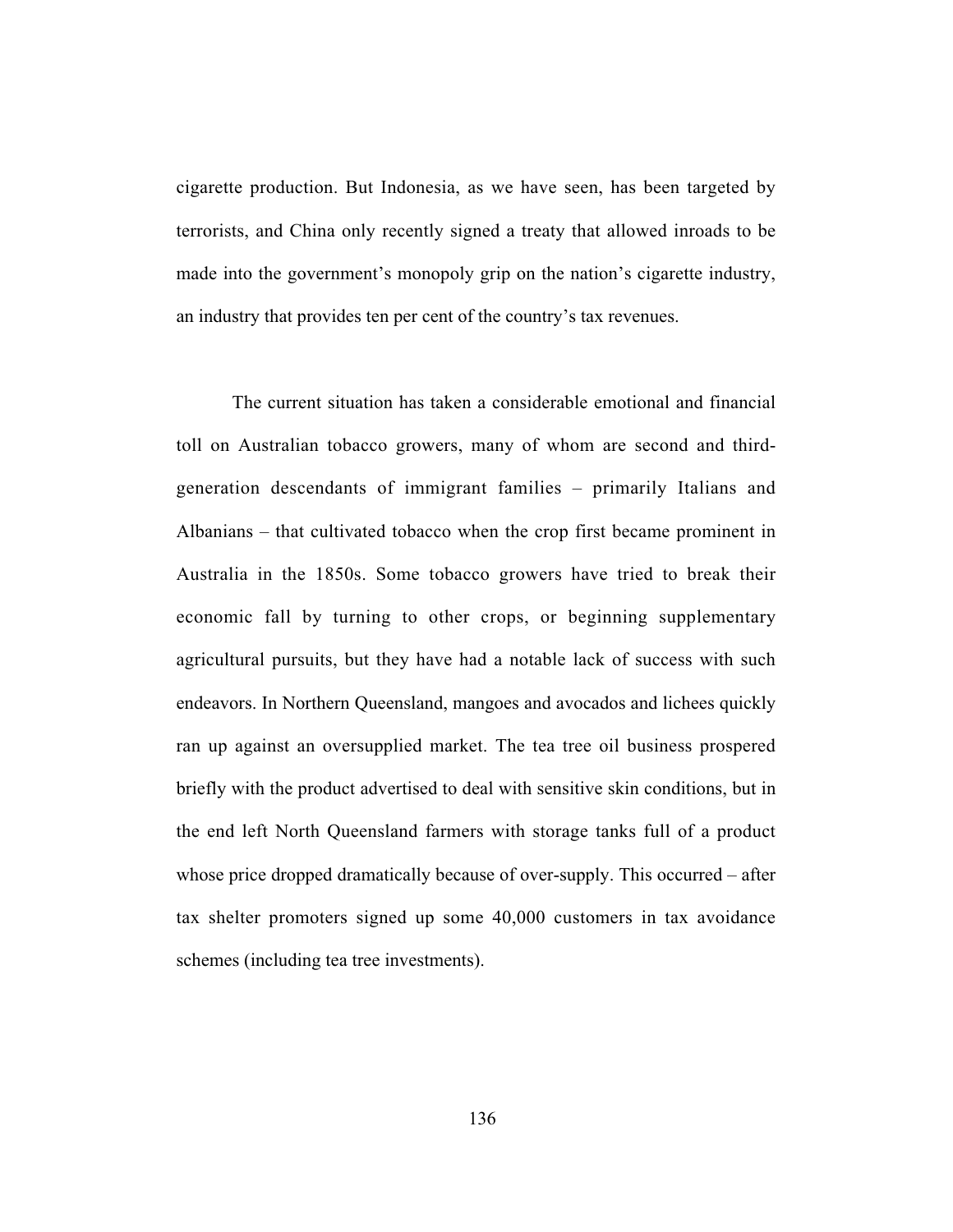Despite the growers' misfortunes, the Australian health authorities undoubtedly are not unhappy about what appears to be strong signs of the demise of domestic tobacco cultivation. The thoroughly-documented health ravages produced by cigarette smoking could be further attacked, even if only symbolically, by a program eliminating the domestic growing of tobacco and only reluctantly, in the name of freedom of choice and free trade, allowing cigarettes to be imported into Australia.

There are other matters that bear upon the future of Australian tobacco. For one thing, the Australian government in 2001 took in \$5.1 billion in revenue from taxes imposed on the tobacco. The seventy per cent tax impost in Australia accords with the rate in place throughout most of the world. European Union legislation requires that cigarette taxes be at least seventy per cent (Merriman no date: 34).

The cigarette tax impacts most heavily on lower income people, and it can consume a significant portion of their living expenses. This matter seems worth more attentive political consideration. Cnossen (1977: 47) points out, following a survey of excise taxes throughout the world, that "it appears that the tobacco excise is repressive almost everywhere." But the same author notes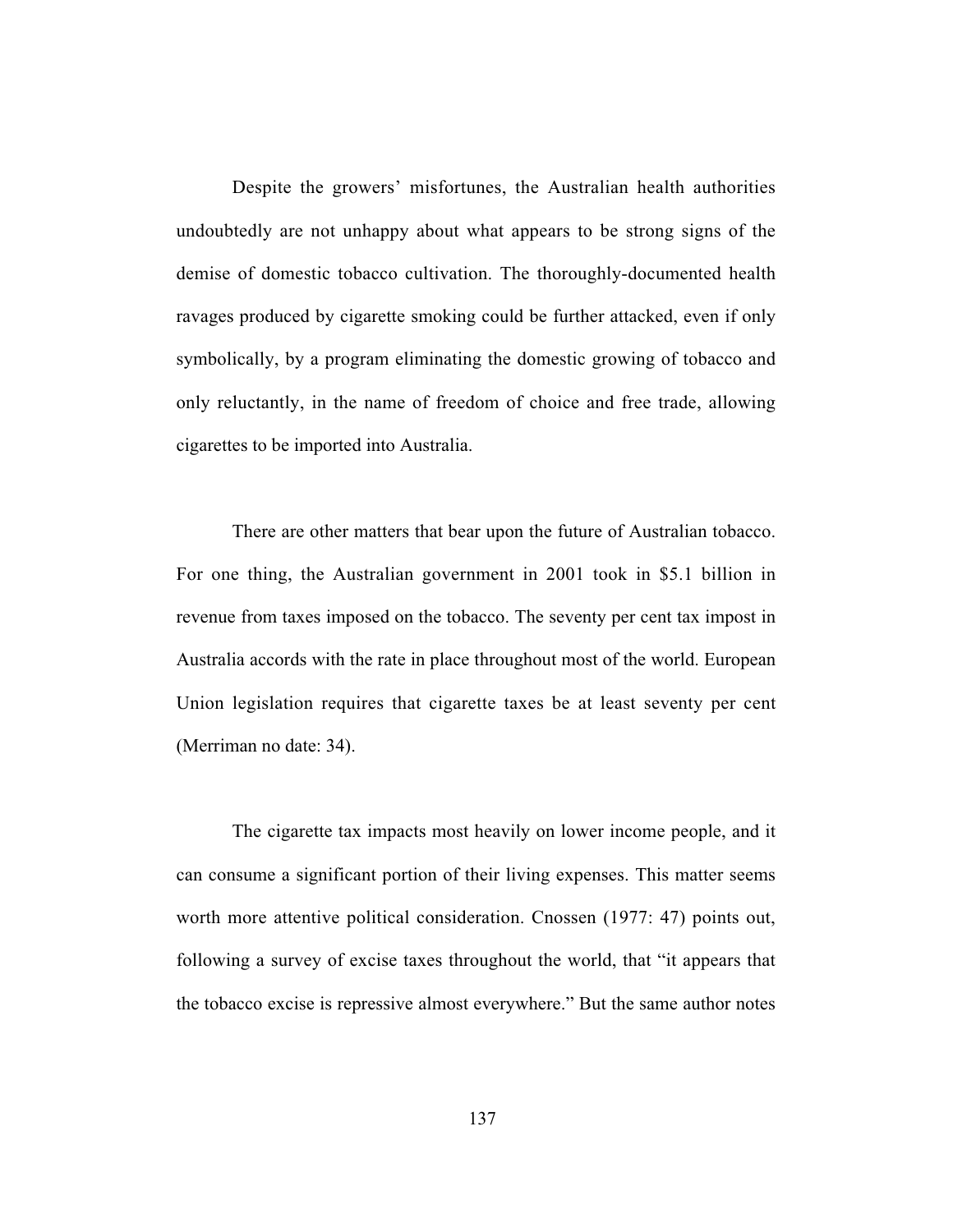that this situation could be remedied if lower-grade cigarettes were produced and consumer prices were adjusted to accord to the nature of the product. In Indonesia, for instance, a lower rate is (or at that time was) imposed on indigenous black tobacco and clove primarily used by lower-income workers. In India, biri cigarettes are taxed at a much lower rate than American imports, and in the Philippines the excise rate for a pack of cheaper cigarettes was about one-third that for the expensive imports (Cnossen 1977: 50). Of course, selectively reducing taxes to make some cigarettes more affordable conflicts with policies that seek to reduce smoking, a practice disproportionately found in persons with lower incomes. But nonetheless such policies seem preferable because they are fair and not favorable to the haves at the expense of the havenots.

The Australian practice of licensing growers is believed to exist nowhere else in the world. Australian growers sell their tobacco crop to the two manufacturers: recent prices were about \$600 a bale; the average grower produces about 400 bales a year. The manufacturer is then taxed \$26,000 for each bale it buys. On top of that there is a ten per cent Goods and Services impost. It does not take a mathematical Nobelist to appreciate that the gap between what the grower receives for tobacco and what the government realises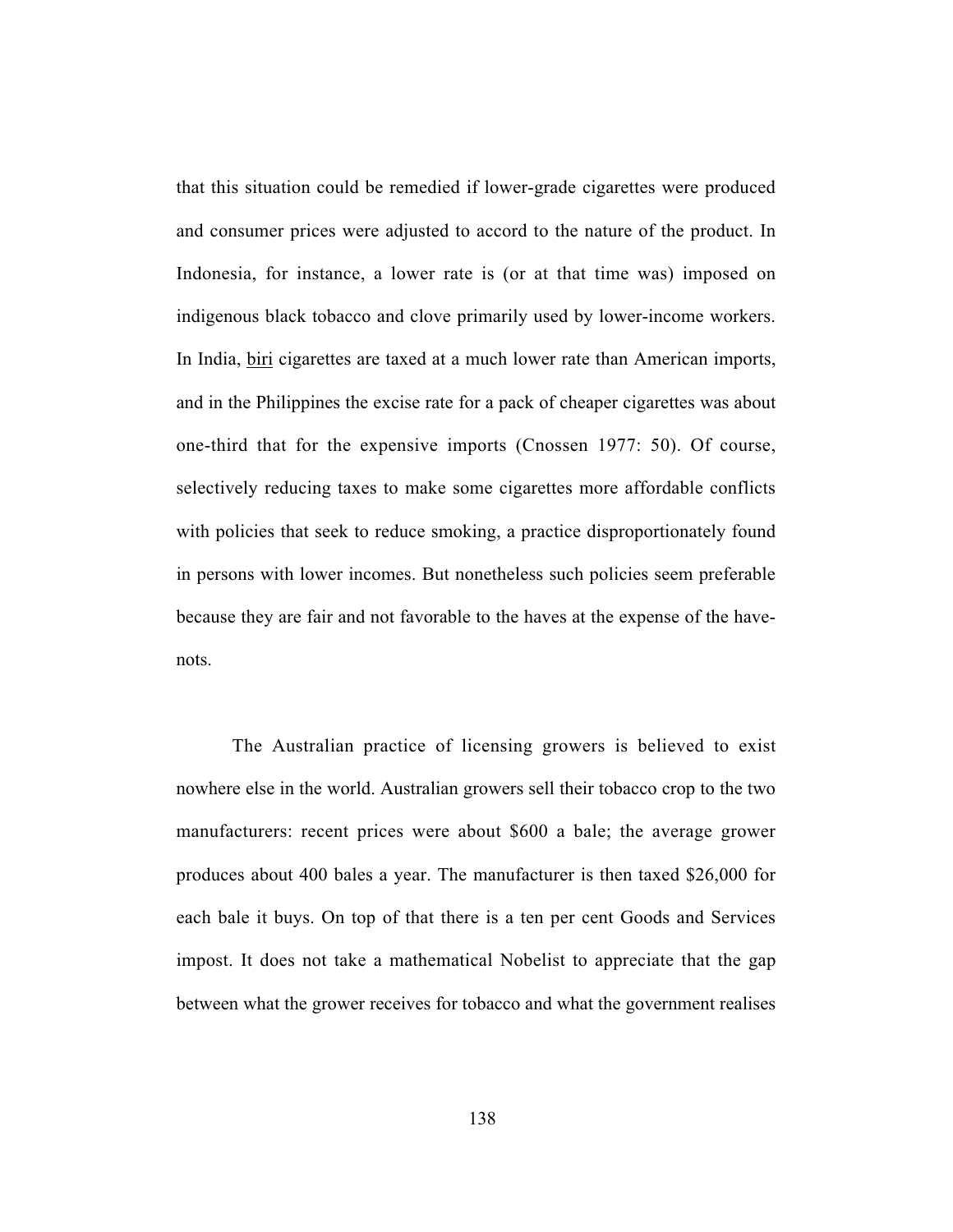is stunningly large. The numbers are these: A grower gets about \$7 for a kilo of tobacco; the tax authorities harvest \$287 for each kilo. Were the tax to be evaded and the product sold directly to consumers, the growers' profit would increase dramatically. Growers themselves, as far as we know, have not taken this illegal path, but middlemen have emerged to purchase tobacco bales for the illicit market. There is a great deal of talk evidence regarding the involvement of mafia-type groups in the chop-chop trade (Australian Taxation Office 2002b: 15,4; Baxter & Wilson 2001: 45,49,52), but David Gray (2002), the director of intelligence at the National Crime Authority (now Australian Crime Commission), told us that his agency's investigation of the chop-chop market concluded that it was not a sophisticated operation and that it "didn't seem to meet the threshold level to justify National Crime Authority involvement." That does not necessarily mean, Gray added, that there might not be some kind of organised crime activity in the chop-chop business.

Chop-chop middlemen pay about \$3,000 to \$4,000 for a bale of tobacco. Pressures have been increasing for growers to deal with chop-chop purchasers because of the diminishing legal outlet for their product, particularly in North Queensland where growers are experiencing a serious decline in their income standard. They commonly describe their situation as "desperate" and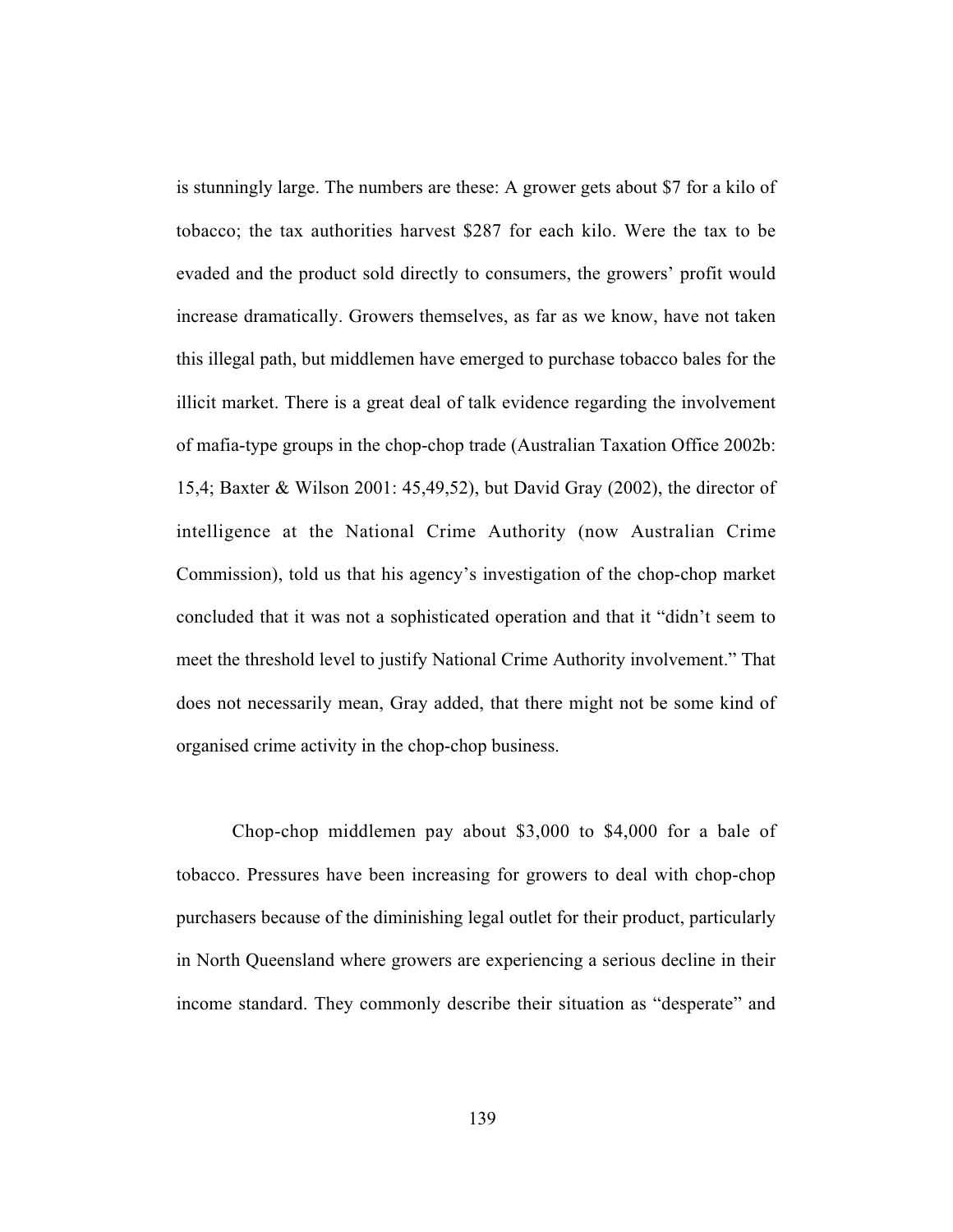getting worse. "To encourage your children to take over the farm and grow tobacco," said one farmer wryly, "would be a form of child abuse." Another, asked about his view of the future, said that he felt as if he were "behind a dog's balls." We remain uncertain exactly what he meant, but understand that it was not a desirable location. Chop-chop underground transactions impact on the morale of honest growers. They are well aware of most of the transgressors, but they also are strongly united in upholding a code that insists that one not dob on those who choose a different solution to a common problem.

#### *Danny Latit*

The growers' plight was well expressed by Danny Latit, who works a tobacco farm with his brother Shahan. Danny sees the future as "scary". "They ought to shut the industry down," he says, "and that would get rid of the chopchop. Anybody growing tobacco would be doing it illegally". He has no argument with diverse proposals to revive--perhaps resurrect is a better word- the tobacco industry, but he believes that they are utopian dreams. "They're slowly choking the growers." By "they" he means the manufacturers and the government.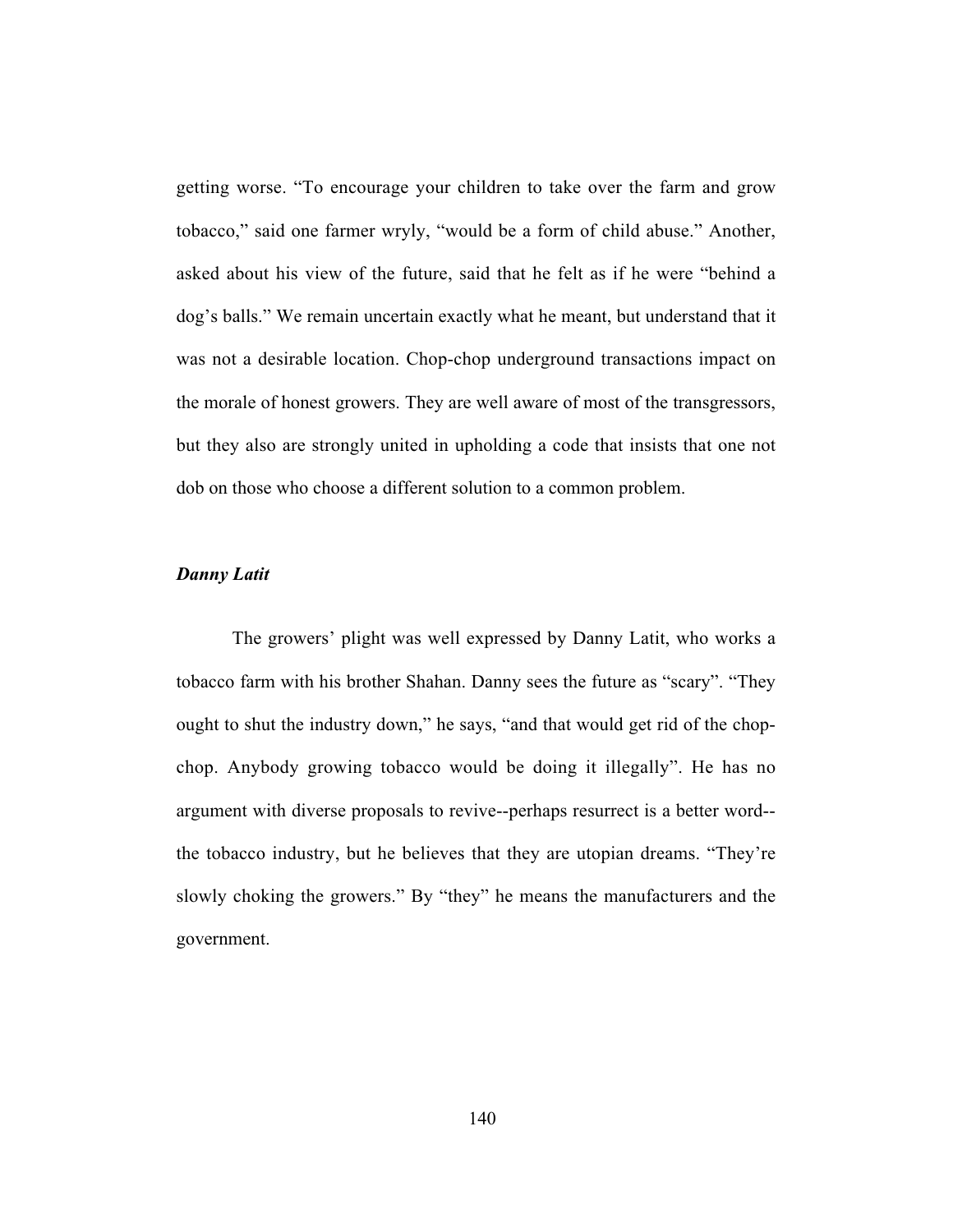"We've lived an honest, decent life," Danny says, "and the chop-chop buyers roll up and offer us \$4,000 for a bale that we can sell legally for only \$660". He says that sometimes the chop-chop merchants now call from public pay phones. He tells them all the same thing: "For you, the risk is small. You probably won't get caught and if you do, the penalty will be light. For me it means the revocation of my license to grow tobacco and the end of the main source of my livelihood."

Danny is a trained mechanic, but the farm is where he wants to be, though he appreciates that he probably is in a no-win situation. Growers, even as members of co-operatives, are so few in number that they possess no political clout, and no sensible politician is going to publicly support a product as tainted as tobacco. "Marijuana growers are better off than we are under the law," Danny says. He also repeats a theme that is virtually a creed today among Queensland growers. "Chop-chop used to be sold out of greed; now it has become a matter of need." Young tobacco producing families are said to be saddled with large mortgages and growing families that they cannot support under current marketing conditions. Nor will the banks make loans for repairs or new equipment when the future of the industry is in doubt. "I'm not doing anything illegal," Danny says, "yet I am made to feel that I am doing something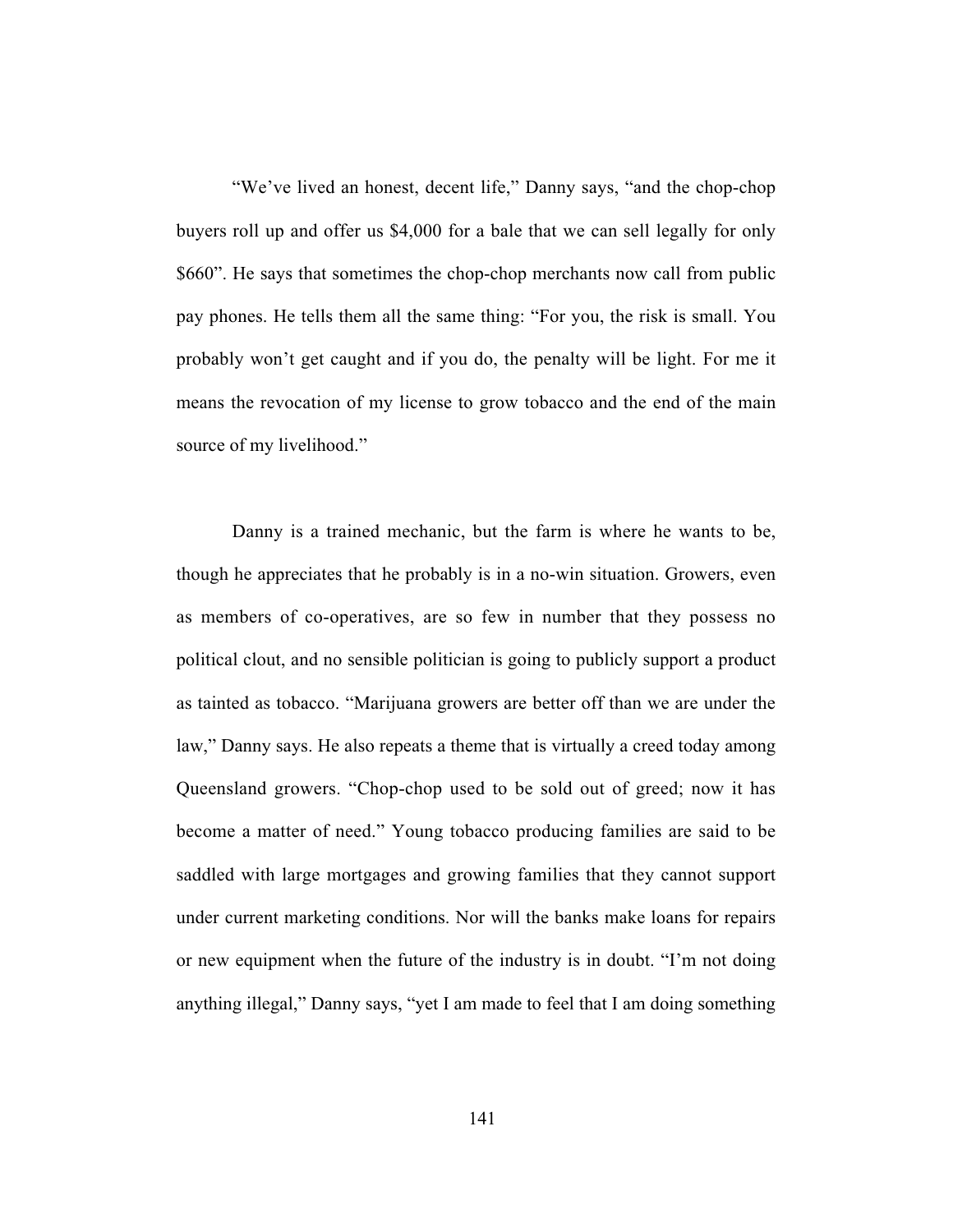dirty." Another grower put the point more forcefully: "They make me feel like a murderer," he said.

#### *Remzi Mulla*

Remzi Mulla, white-haired, gregarious, articulate, and deeply devoted to the cause of tobacco growers in North Queensland, speaks for the beleaguered growers as head of the local co-operative.

Remzi's father came to Australia from Albania in 1927, on his own at the age of nineteen. He had left Europe for political and economic reasons. Twelve years later, he brought his wife and son to Australia. Remzi studied pharmacy, but in 1960, spurred by government subsidies, he and his brother started to cultivate tobacco – and for some time prospered. He believes that there remains hope for tobacco growing today if the following steps are taken:

(1) Let the manufacturers defer their tax payments, now required weekly, to a monthly basis, which would allow them to pay higher prices to growers; (2) Eliminate the twice-a-year increases of the excise tax for tobacco that are based on the Consumer Price Index; (3) Beef up the enforcement effort to make chop-chop dealing truly dangerous for those who engage in it; and (4) Require buyers to purchase 40,000 bales of tobacco from North Queensland growers.

Remzi in his interview with us then veered off to a threat that if growers do not get a better deal they will unite and not pay their rates. We suggested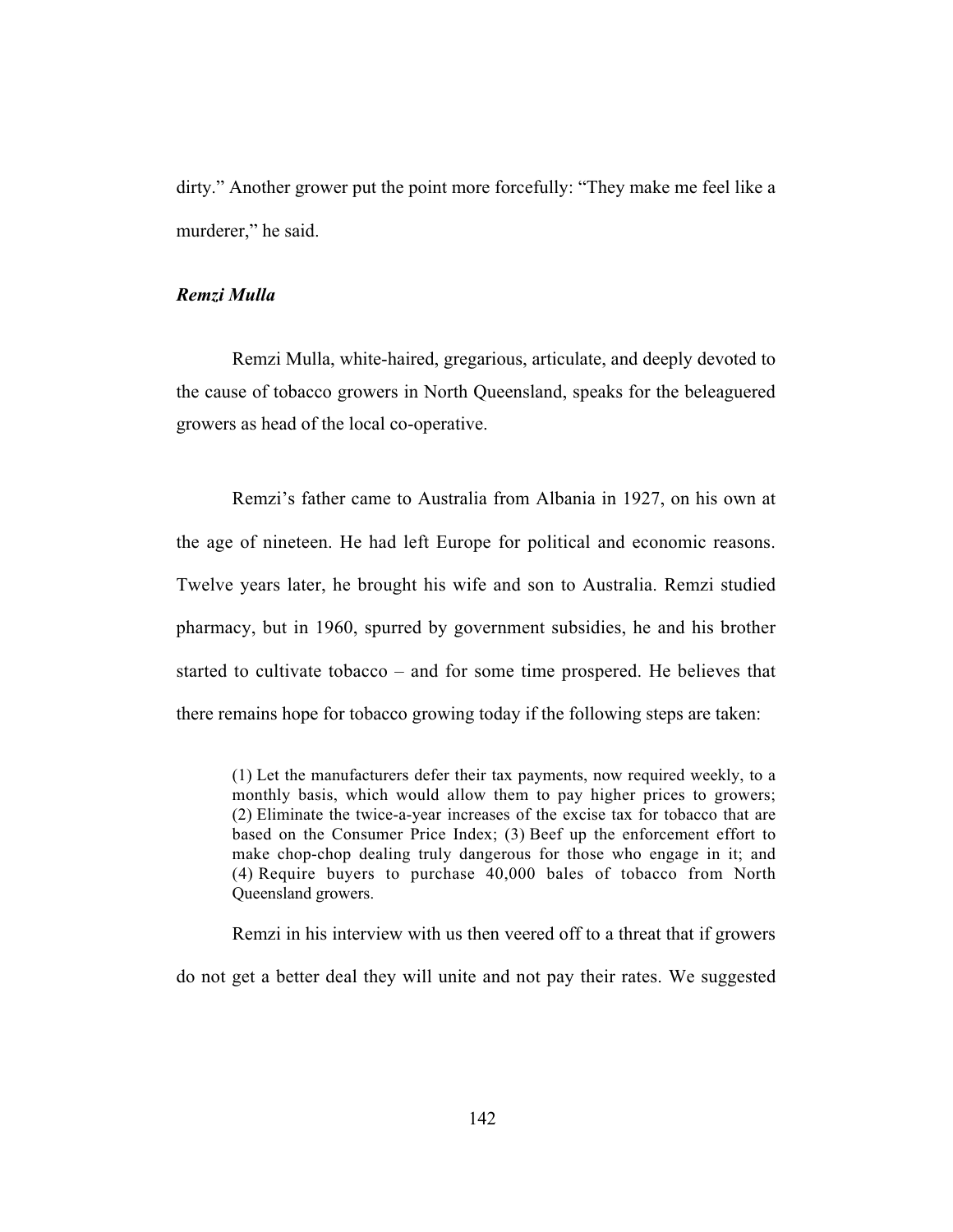that such a revolt seemed unlikely to lead to constructive results. He shrugged: "We just can't lie down," he said.

Another option that Remzi is pushing is a buy-out by the government of the tobacco growers or at least those who can no longer sell sufficient product to sustain themselves. In 2000, the North Queensland growers, in collaboration with those in Victoria, thought that they had the outline of a successful buy-out package. But Victorian growers withdrew from the coalition when their own growing future became more assured. What is needed today for North Queensland, Remzi says, is an "agri-politician," someone who will fight for North Queensland's tobacco growers.

# **Chop-chop**

The term "chop-chop" apparently came into use when Chinese immigrants, escaping from bleak mining jobs, briefly came to dominate the tobacco fields in the mid-nineteenth century before they were driven from the growing areas by prejudice that fueled violent mob actions against them. Chopchop tobacco typically is a roll-your-own smoke (or a "rollie" in light-hearted linguistic Australian) and is sold throughout the country in petrol stations, convenience stores, over the Internet, and at many other outlets. It is usually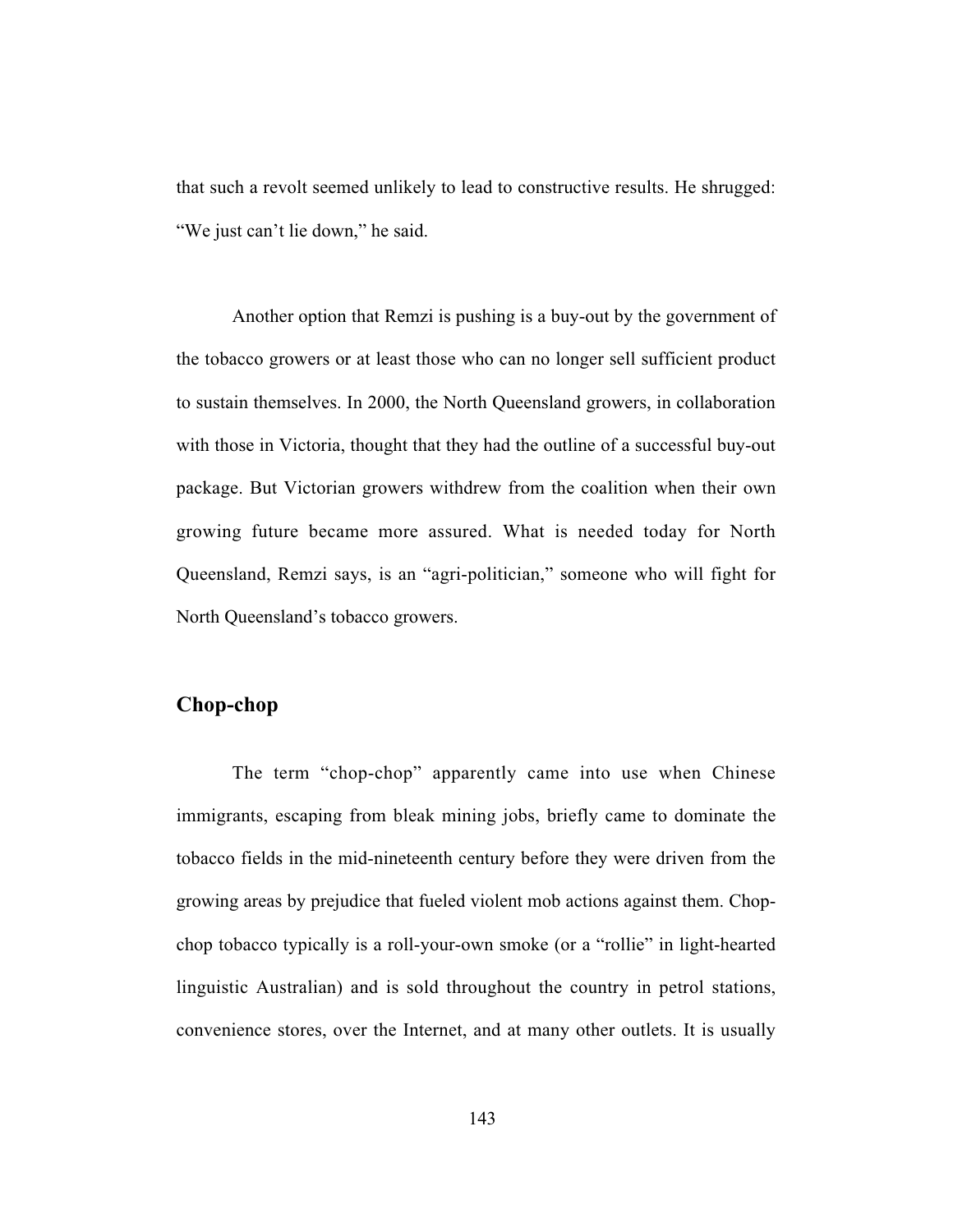merchandised in plastic bags, though it can sometimes be marketed in packages of tailor-made cigarettes. It generally is sold in bulk size of half-kilogram or one kilogram weight. Purchasers often presume that chop-chop is "purer" than what they regard as adulterated and hazardous legal cigarettes, but what they neglect to consider is that what they buy is a product of particularly uncertain quality and composition.

The amount of revenue lost because of the chop-chop market has been rather promiscuously guesstimated by a number of sources. The figures offered range between \$90 million and \$600 million annually: manufacturers' estimates tend toward the higher amounts.

Only a few surveys have made a stab at the number of persons who use chop-chop. The Department of Housing and Ageing, focusing on respondents who were twenty or older, places the Australian smoking population at twenty per cent of that age cohort. One and one half per cent of the regular smokers (defined as those who have at least one cigarette a week) said that they used chop-chop daily. This comes to about 20 persons out of 1,500 adult smokers. Only 0.4 per cent reported using chop-chop some days, while eight per cent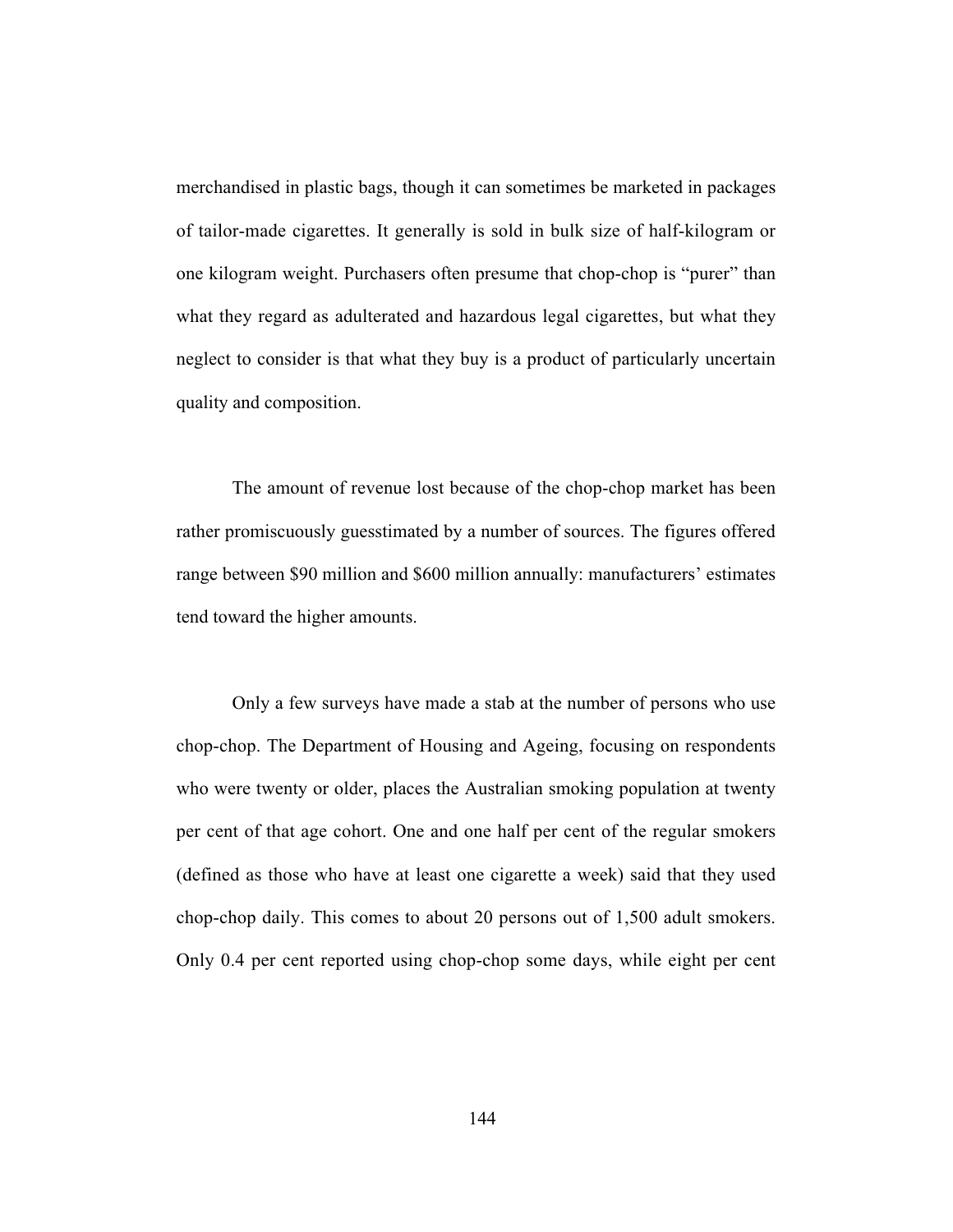said that chop-chop crosses their lips "only occasionally" (Scollo & Friedman in press).

A national survey of almost 27,000 persons 14 years and older found 19 per cent responding yes to the somewhat ambiguous question: "Have you ever come across unbranded loose tobacco (also called chop-chop) sold in plain bags or rolled in unbranded cigarettes?" Within this group, 41 per cent responded affirmatively to the question: "Have you ever smoked it?" We do not learn how often they have done so. Young persons (age14-19) reported smoking chopchop less than their elders (29 per cent compared to 71 per cent) and males more than females (47 per cent to 33 per cent) (Australian Institute of Health & Welfare 2002).

In terms of street prices, chop-chop retailed in 2001 for \$45 to \$60 a kilogram, while more recent reports escalate that figure to \$80 to \$100 for each kilogram. This compares to \$320 a kilogram for legal roll-your-own tobacco. The chop-chop price rise may indicate a lesser availability of the product, though it could reflect a rising demand or a greater risk of selling it.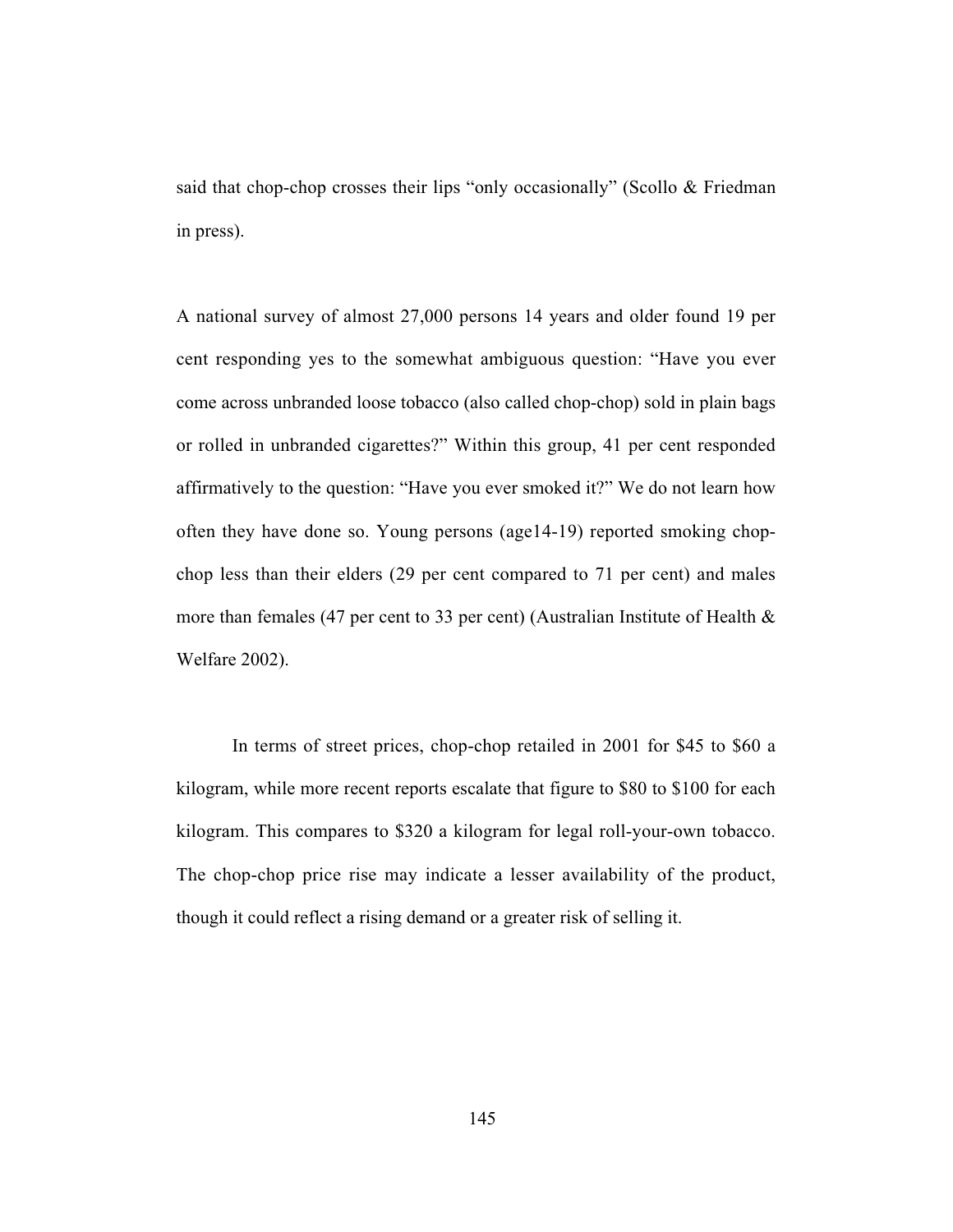Various tactics suggest themselves to try to combat the chop-chop trade. The Taxation Office has inaugurated a Global Positioning System that seeks to measure the amount of growing area and thereby to calculate the output that any given farmer can expect to harvest. Subtractions are made for likely losses during cultivation, but the approach has flaws. Most notably, growers can plant tobacco seeds closer together and beat the government's estimate of their yield.

Beyond that, an increase in field investigators very likely would make an indent in the chop-chop business. So too would a system of rewards for information on illegal transactions as well as sting operations that attempt to buy part of a grower's crop for the chop-chop market. Both a policy of rewards for information on illicit dealings and sting operations should make those involved or contemplating being involved in black market transactions a good deal more wary. Random roadblocks after tobacco has been harvested also ought to snare some trucks and vans transporting tobacco diverted from legal channels.

### **Criminalising chop-chop use**

The best approach to this topic may be by way of posing a hypothetical. Suppose that we had the scientific information that we now possess in regard to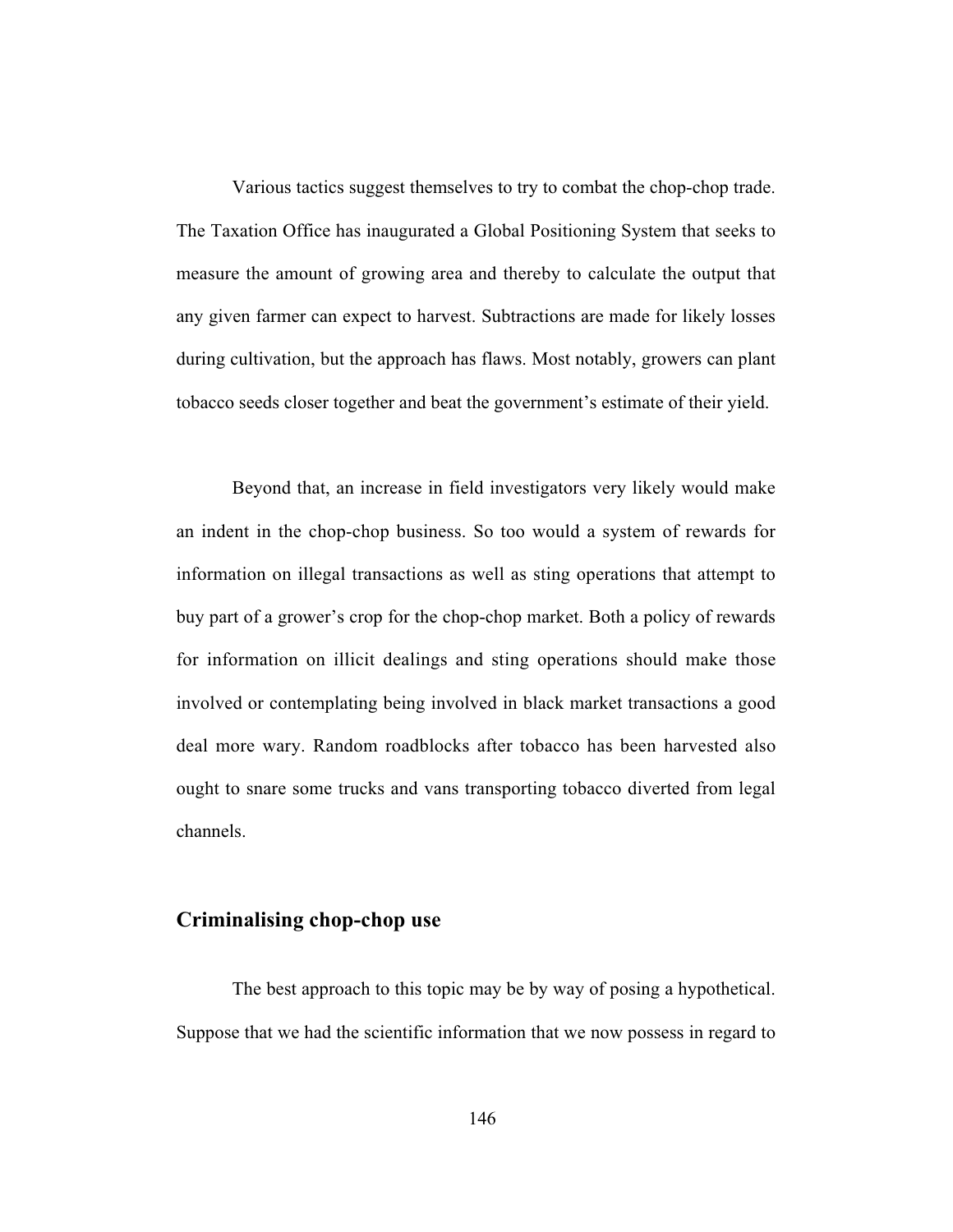the consequences of personal use of various drugs, such as opiates, alcohol, marijuana, and cigarettes. Suppose too that we had no laws whatsoever on the books concerning the sale or possession of these items. And suppose, finally, that you are in a position to enact legislation on these matters. What would be the nature of the laws that you would favour? All matters considered, should a criminal penalty – presumably a relatively benign one, if any criminal penalty can be regarded as benign – be mandated for the use of any of these drugs, including cigarettes and chop-chop?

Historically, there have been times and places where any trade in tobacco was outlawed. In 1652, the English parliament prohibited the growing of tobacco. It empowered anyone to "grub, cut up, destroy, and utterly consume such tobaccos." In some eastern countries at this time torture and death was the fate of cigarette smokers (Corina 1975: 38-39). There also have been times and places when the smoking of tobacco was virtually made mandatory. Tobacco was used by the Mayans for religious festivals as early as the first century. Jean Nicot, immortalised in the term "nicotine", brought tobacco to France in 1556 from his post as ambassador to Portugal; physicians used it for medicinal purposes (Braithwaite & Drahos 2000: 394-395). In 1665, students at Eton were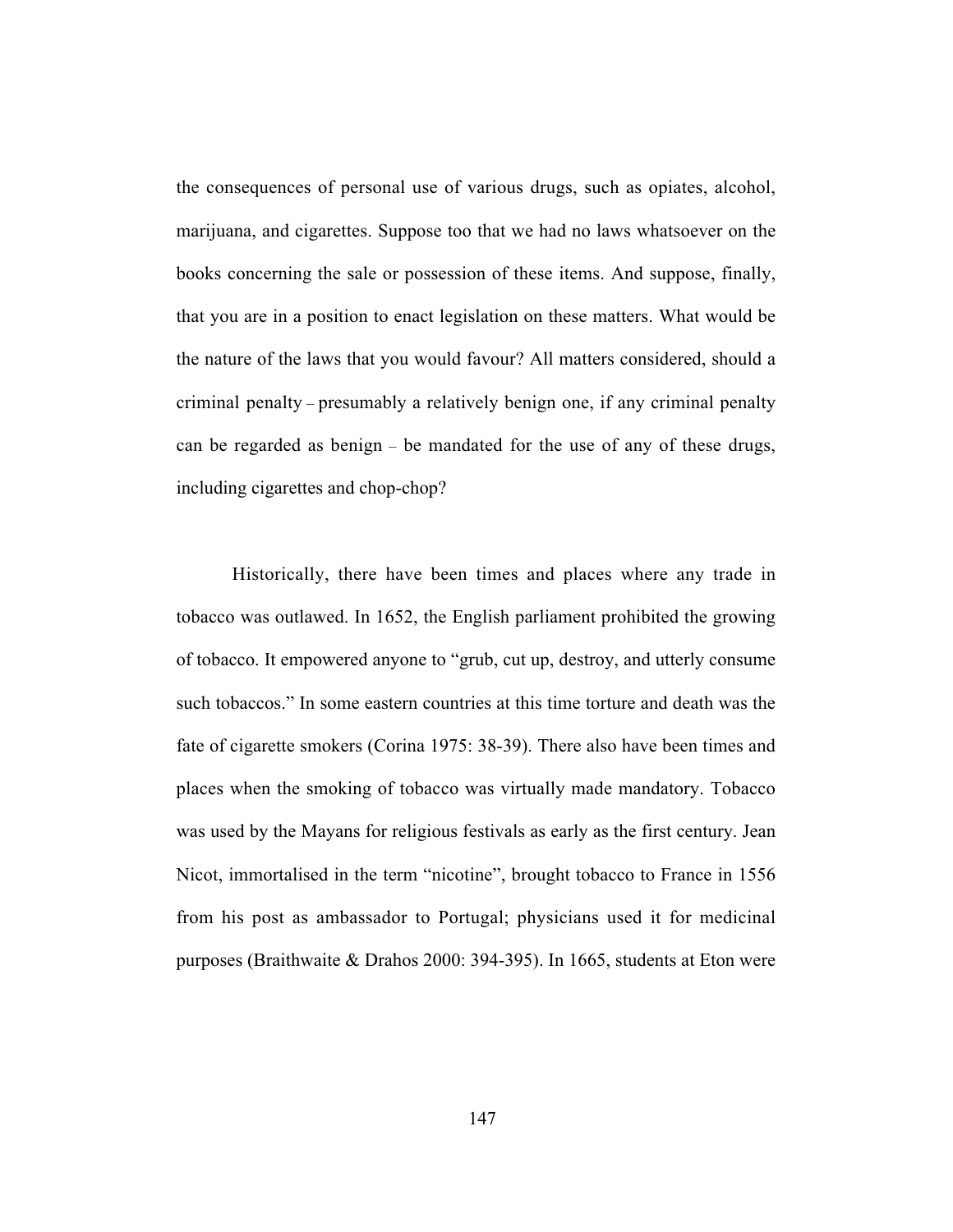required to smoke daily to protect themselves against the great plague, "under penalty of a housemaster's whip for non-compliance" (Corina 1975: 49).

There are few persuasive arguments regarding free traffic in the opiates; better ones perhaps could support legal cocaine; while the pros and cons concerning legally-available alcoholic beverages often seem to turn not on the issue of harm but on questions of the social and political feasibility of a prohibitive policy.

How about marijuana and cigarettes and chop-chop? The options are to criminalise or, conversely, to make legal all three or any one or two of the trio. There appears to be no dispute that cigarette smoking is more dangerous to health than marijuana (Mack 2001; Zimmer & Morgan 1997). Nonetheless, whether a political entity ought to interdict self-destructive behavior is not a question with an unquestionable answer. For some, such actions, to use a phrase highlighted in the Wolfenden Report (Great Britain 1962) on homosexuality and prostitution, are "not the law's business". For others, it is apparent that no adequate society would allow the marketing of foods that make people seriously ill or products that are too easily flammable; therefore, it is argued, any product whose ill effects outweigh benefits ought to be banned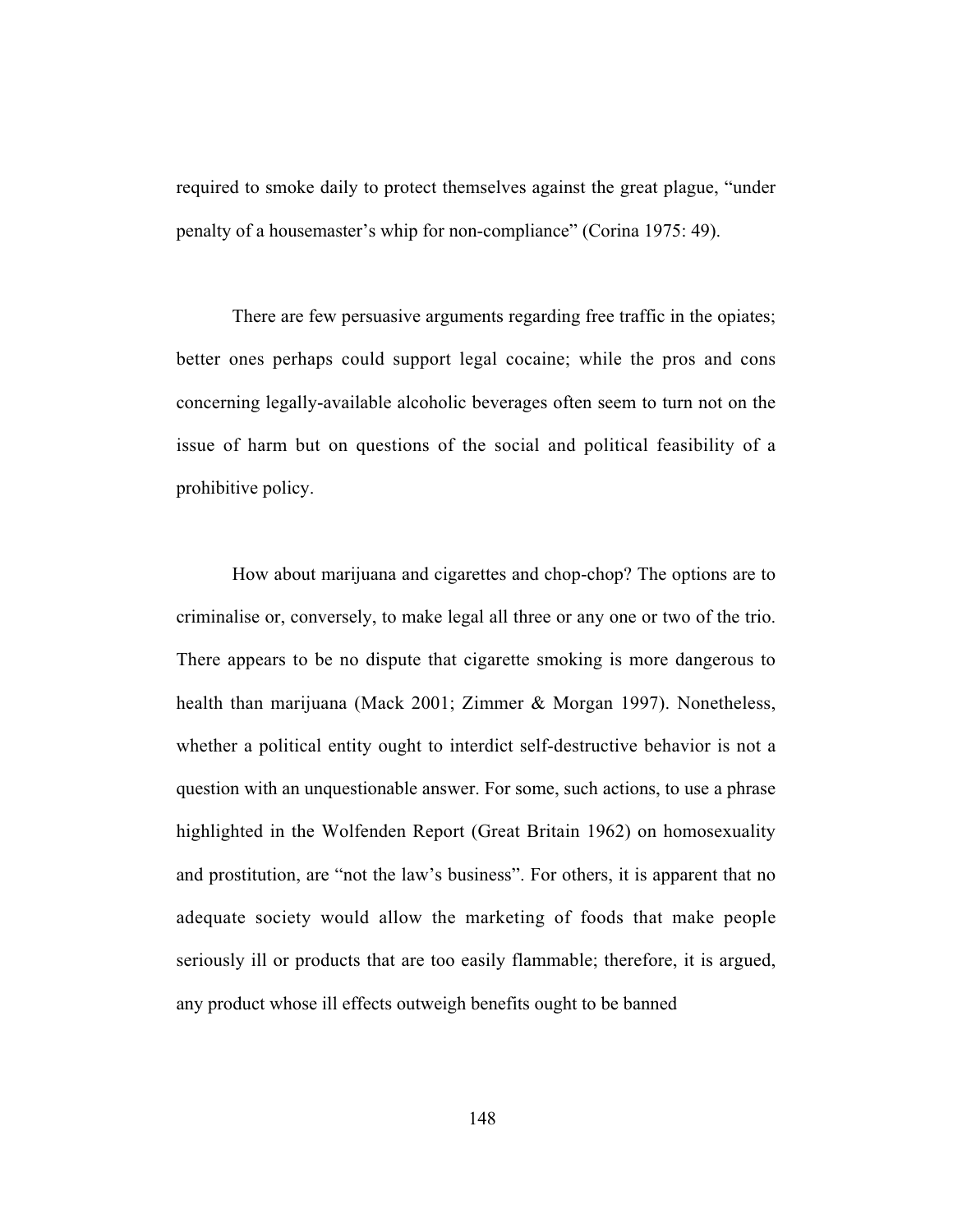A difficulty is that a governing principle that might justify banning both cigarette smoking and marijuana use is not readily generalisable. If the aim is to reduce behaviors that are obviously and importantly related to poor health outcomes then dealing similarly with many other matters, such as overeating, offers a significant challenge. Do we concentrate on behaviors that seem easier to contend with or does the extent of the harm dictate our response? These are complicated issues that are key to public policy in regard to cigarettes and the chop-chop market. They rarely are addressed head-on, if at all.

## **Conclusion**

In the halcyon days of the Australian tobacco industry, political office holders routinely appeared at the auctions and market festivities in the growing areas, proud to associate with an important source of income and employment in their constituency. Today, tobacco growing is a tainted enterprise, and its practitioners have been left unattended, their fate at the mercy of the harsh realities of an unsympathetic marketplace. Our strong recommendation would be that the government buy out the remaining growers with a subsidy that would decently allow them to abandon the cultivation of tobacco and to bankroll entry into a different enterprise.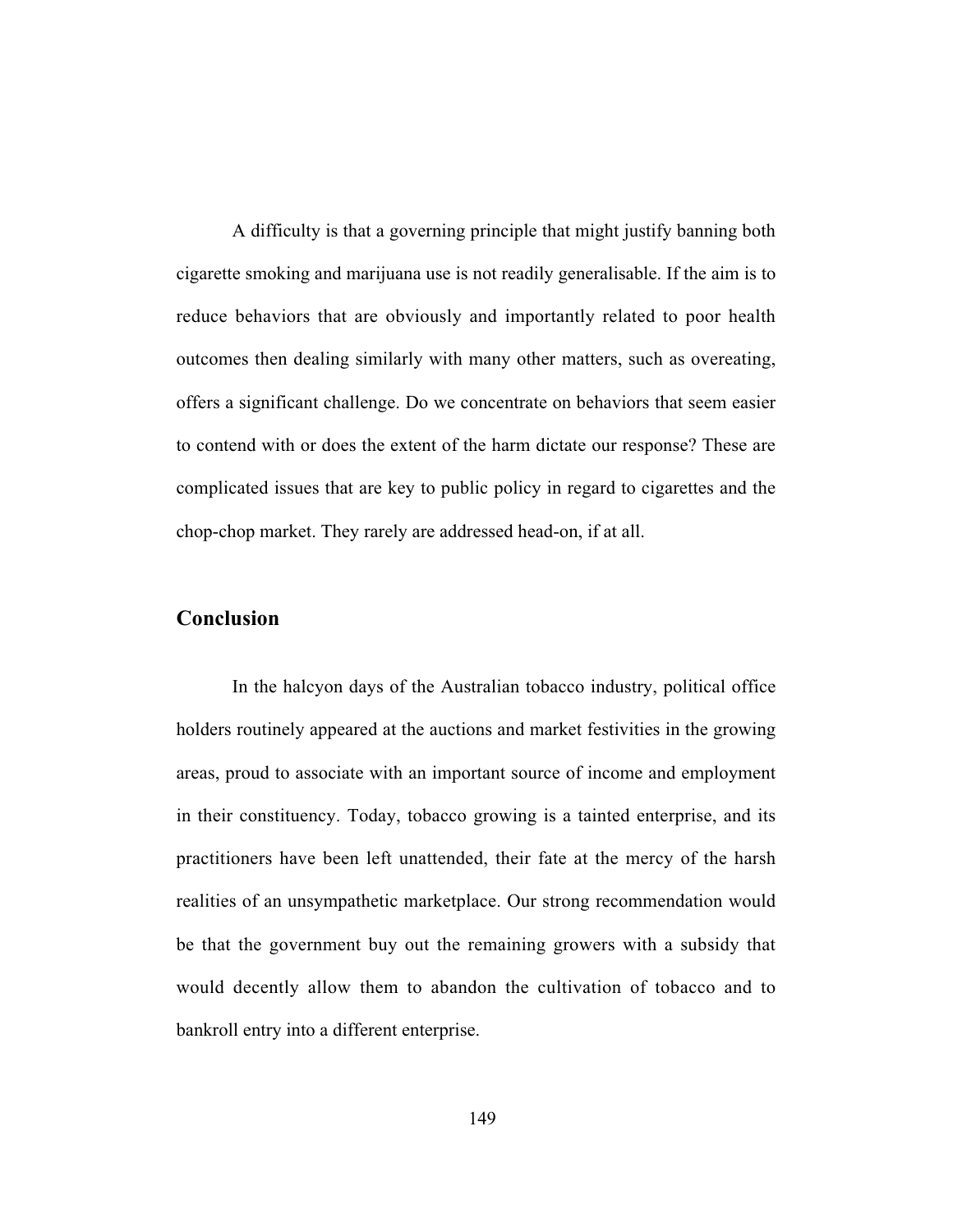This should eliminate the chop-chop market derived from domesticallyproduced leaf. It would return enforcement to Customs where the focus would be on the smuggling of untaxed tobacco. The wisdom of those who have studied the struggle against smuggling is that it is manageable if adequate resources are committed to combating it. They maintain that empirical research has shown, contrary to what commonsense might assume, that cigarette smuggling is most prevalent in countries with low excise tax, and they offer the advice that raising excise taxes (no ceiling is stipulated) will not only generate additional government income but also reduce smoking rates (Merriman, Yrelki & Chaloupka 2000: 365; Joosens & Raw 2000). Spain is often used as an example: it is said that although cigarettes in Spain were almost the cheapest for any European Union country, smuggled cigarettes accounted for fifteen per cent of the market. But enforcement pressures reduced that rate to five per cent in half a dozen years. This and other case studies have led the World Bank to conclude: "Smuggling is a serious problem, but even where it occurs at high rates, tax increases bring greater revenues and reduce [cigarette] consumption. Therefore, rather than forgoing tax increases, the appropriate response to smuggling is to crack down on criminal activity" (Action on Smoking and Health 2000: 18). The reduction in smoking is said to be most pronounced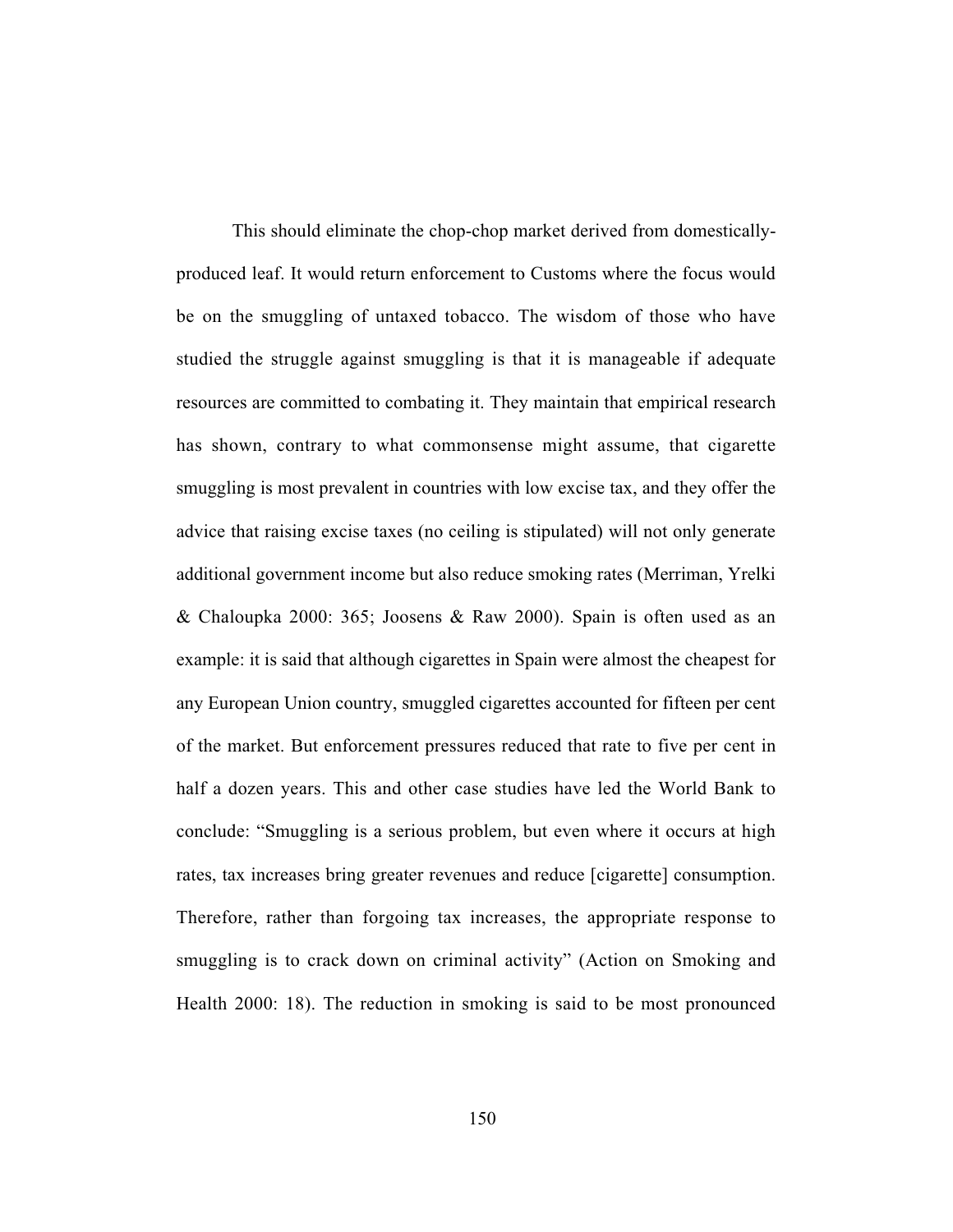among younger persons (Chaloupka, Tei-Wei Hu, Warner & Ayda 2000: 237), though there is some dispute about this view (Wasserman, Manning, Newhouse & Winkler 1991: 60-61).

We do not want to leave the World Bank conclusion unchallenged It seems to us fairly obvious that if there is very little money to be made from smuggling rather fewer people would attempt it, and that, all other things being equal, the greater the profit the stronger the appeal. Second, the win-win position of the World Bank and other economists fails to factor in the costs of more effective enforcement, which may outweigh the advantage of a higher excise tax rate. As Flexner (1996: 1) has noted:

The compact, lightweight nature of cigarettes makes it an ideal product for both cross-border purchases and large-scale interstate smuggling. Thus the disincentive to consume tobacco products posed by higher taxes can be largely mitigated by changes in purchasing patterns. The incentive to engage [in smuggling] clearly increases as the tax differentials between states rise.

A case in point occurred in England in 1856, when a drafting error inadvertently cut the tobacco tariff by one-quarter. This reduced smuggling to such an extent that the revenue from the tobacco tax actually increased (Bartlett 1994: 2).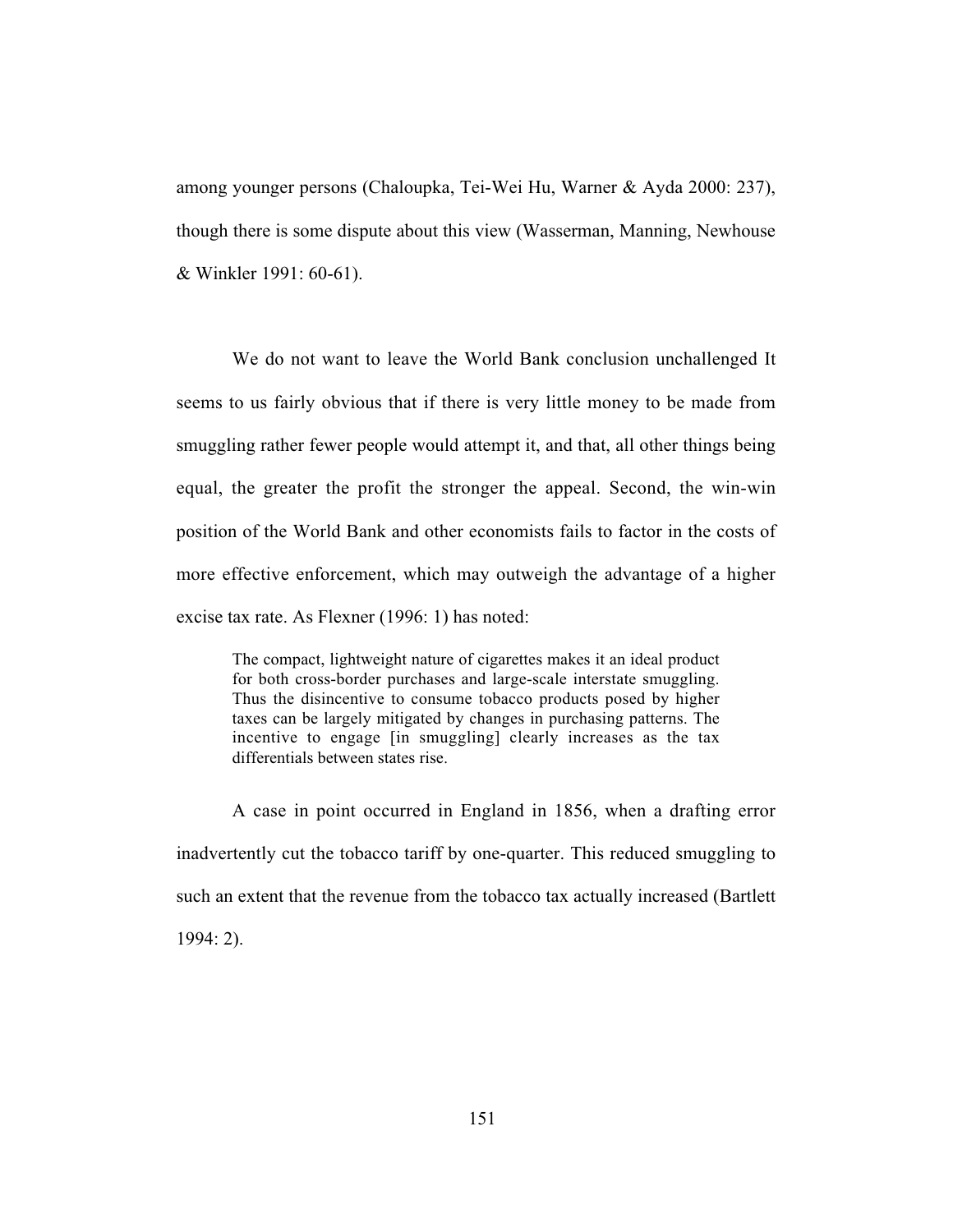Smuggling obviously should be dealt with as effectively as possible, but it seems to us that the most efficient use of resources in realm of cigarette smoking lies in campaigns to convince people that it is not in their best interests to begin or to continue ingesting tobacco.

### **Acknowledgments**

The authors would like to thank Dr Valerie Braithwaite, the Director of the Centre for Tax System Integrity at the Australian National University. Thanks also to Greg Rawlings for his editorial input. Extended appreciation goes to Andrew Stout from the Australian Taxation Office, representatives from the Tobacco Co-operatives of Northern Queensland and Victoria, along with the tobacco growers.

## **Notes**

 $<sup>1</sup>$  It is here that the stem is separated from the lamina of the tobacco leaf and the lamina is dried</sup> to an even moisture content that seeks to provide optimum ageing conditions during the storage period. The acquisition of the threshing plant from Philip Morris was a striking coup for the Myrtleford area growers.

### **References**

- Action on Smoking and Health (2000) *Tobacco Industry Smuggling: Submission to the House of Commons Health Select Committee*, London, ASH Publications.
- Australian Institute of Health and Welfare and the Department of Health and Aging (2002) *National Drug Study Household Survey*, Social Science Data Archives, Australian National University, Canberra.
- Australian Taxation Office (2002a) *Australian tobacco industry profile: 2002*, Canberra, Commonwealth of Australia.
- (2002b) *Administration of Tobacco Excise*, Canberra, Commonwealth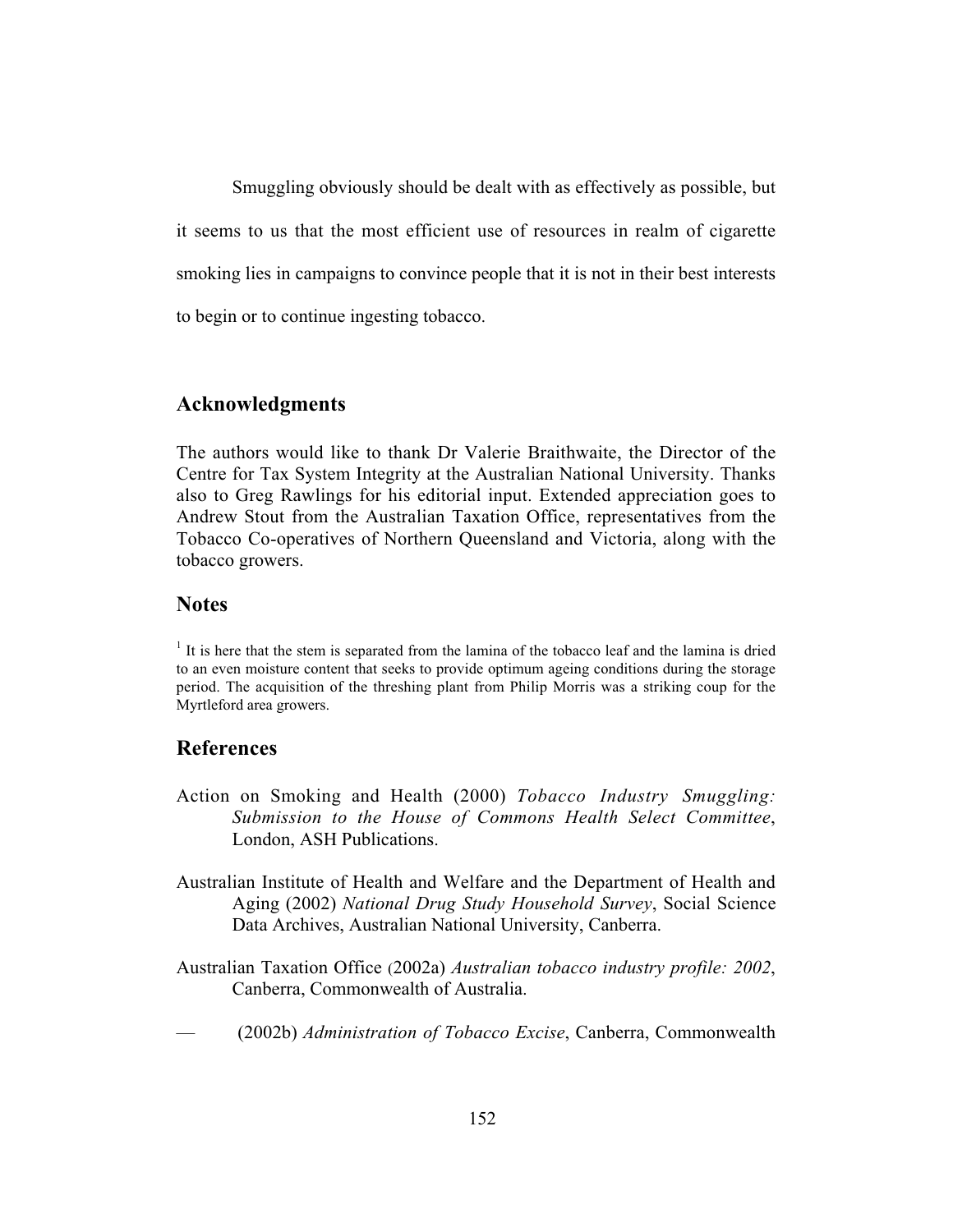of Australia.

- Bartlett, B. (1957) *Cigarette Taxes, Smuggling, and Revenues*, Arlington, Alexis de Tocqueville Institution.
- Baxter, P. & Wilson, L. (2001) 'The current economic and public environment for the Australian tobacco industry', PricewaterhouseCoopers, Canberra.
- Braithwaite, J. & Drahos, P. (2000) *Global Business Regulation*, Cambridge, Cambridge University Press.
- Chaloupka, F.J., Tei-Wei Hu, K.E., Warner, R.J. & Ayda, Y. (2000) 'The taxation of tobacco products'. In P. Jha & F.J. Chaloupka (eds) *Tobacco Control in Developing Countrie*s, Oxford, Oxford University Press.
- Cnossen, S. (1977) *Excise Systems: A Global Study of Selective Taxation of Goods and Services*, Baltimore, Johns Hopkins University Press.
- Corina, M. (1975) *Trust in Tobacco: The Anglo-American Struggle for Power*, London, Michael Joseph.
- Flexner, P. (1996) 'The effect of excise tax differentials on the interstate smuggling and cross-border sales of cigarettes in the United States', Tax Foundation, Washington DC.
- Great Britain (1957) *Committee on Homosexual Offences and Prostitution Report*, Command 282, Her Majesty's Stationery Office, London.
- Gray, D. (2002) Telephone interview (5 October).
- Joosens, L. & Raw, M. (2000) 'How can cigarette smuggling be reduced?' *British Medical Journal*, 321, 947-50.
- Mack, A. & Joy, J. (2001) *Marijuana as Medicine? The Science Beyond the Controversies*, Washington DC, National Academy Press.
- Merriman, D. (no date) *Understand, Measure, and Combat Tobacco Smuggling*, Economics Toolkit 7: Smuggling, World Bank, Washington DC.